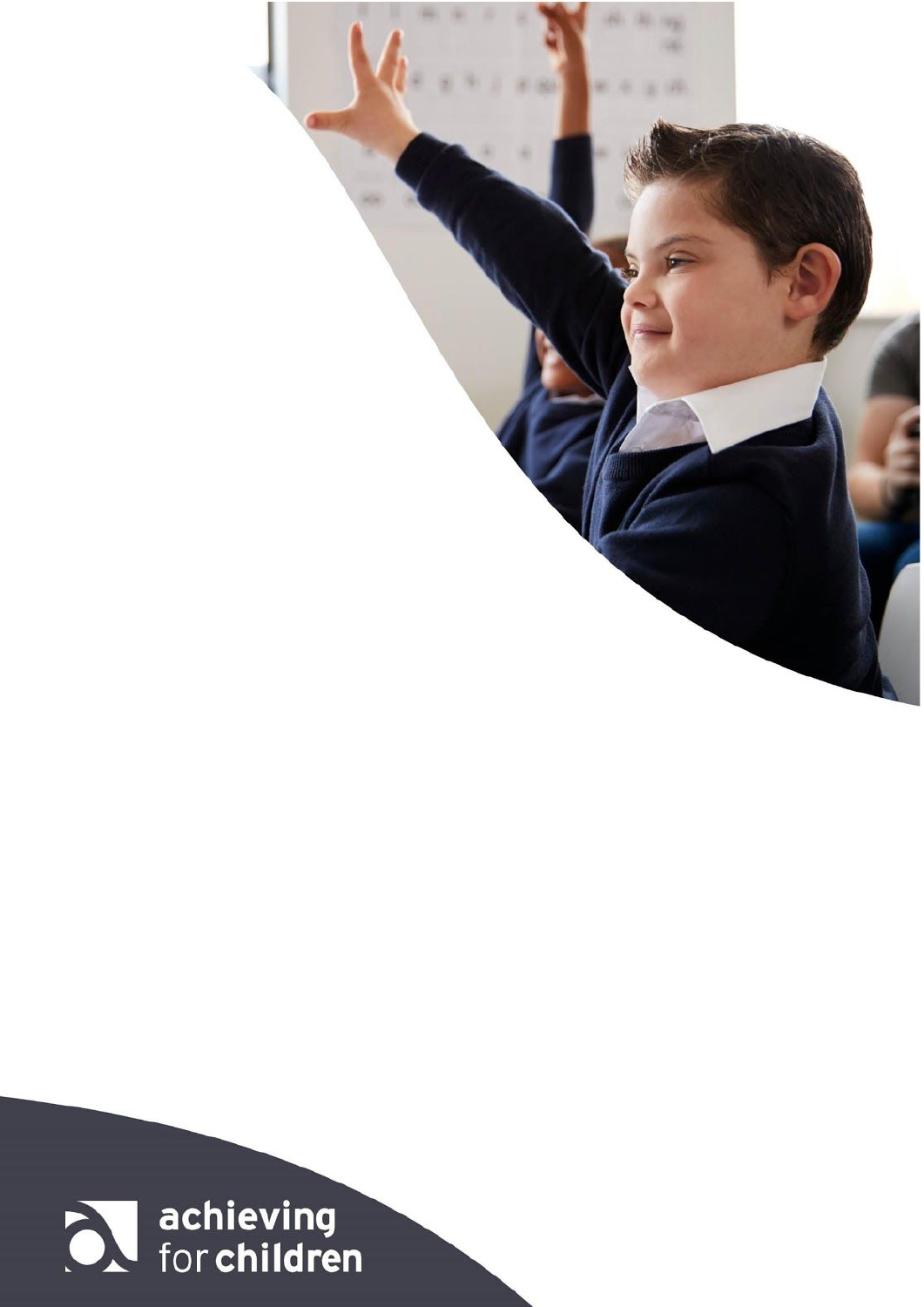# **A collective responsibility to meet the needs of pupils with SEND within RBWM**

Information for professionals, parents and carers

[https://rbwm.afcinfo.org.uk/local\\_offer](https://rbwm.afcinfo.org.uk/local_offer)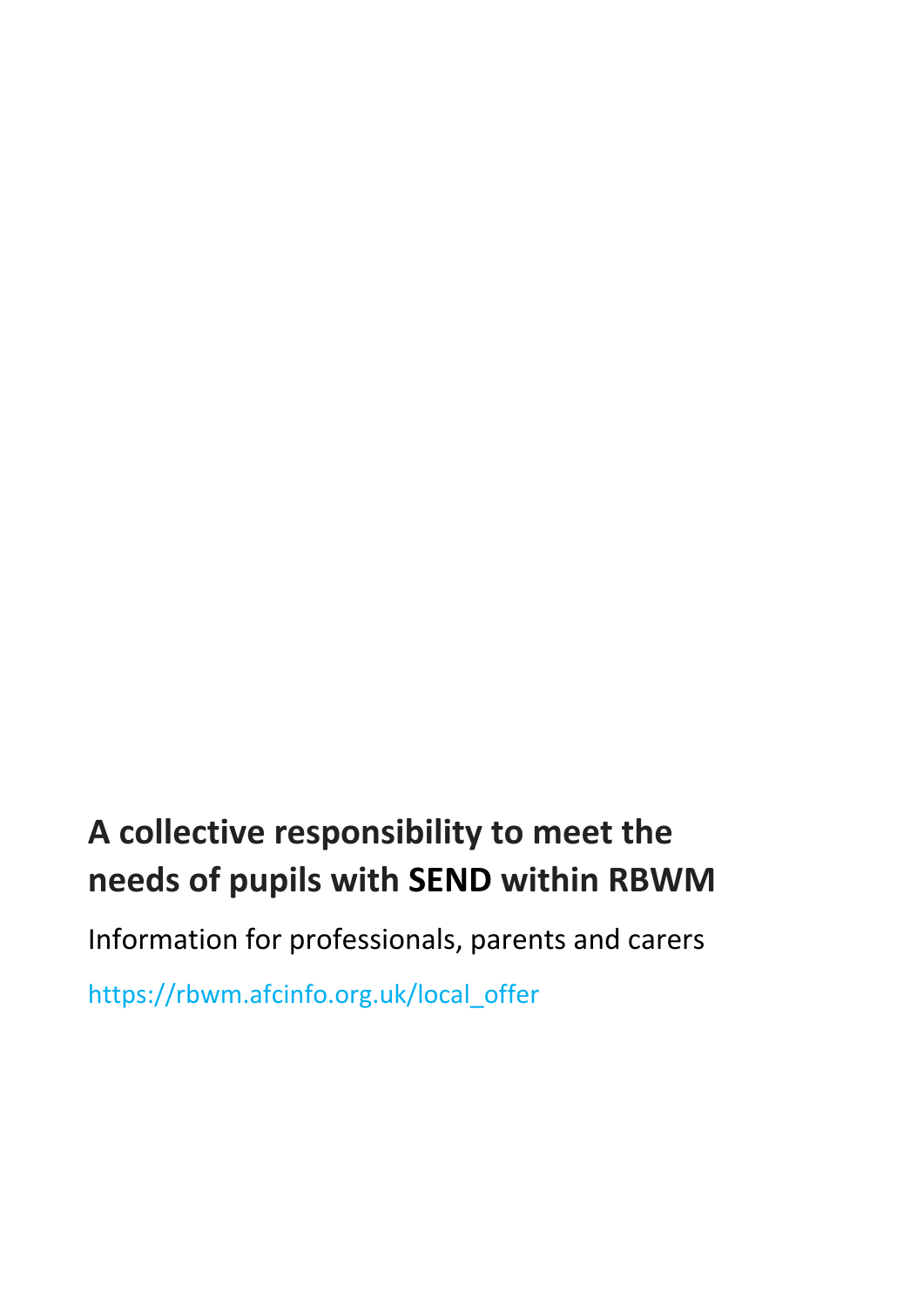#### **Contents**

|    | <b>Introduction</b>                                               |                |
|----|-------------------------------------------------------------------|----------------|
| 1. | Special educational needs and disability (SEND) area-wide offer   | $\overline{2}$ |
|    | Partnership with learners, parents and carers                     | $\overline{2}$ |
|    | Universal provision                                               | 4              |
|    | <b>SEN support</b>                                                | 7              |
|    | Personalised and individualised learning: Long term interventions | 9              |
|    | Schools' and governors' wider responsibilities                    | 10             |
|    | Local authority responsibilities                                  | 11             |
| 2. | <b>Identification and assessment</b>                              | 12             |
|    | The graduated approach                                            | 12             |
|    | Assessment                                                        | 13             |
| З. | Support for broad areas of need                                   | 14             |
|    | Cognition and learning                                            | 14             |
|    | Communication and interaction                                     | 17             |
|    | Social emotional mental health                                    | 22             |
|    | Sensory and/or physical needs                                     | 27             |
| 4. | Resources, advice and consultation available                      | 30             |
| 5. | Glossary                                                          | 32             |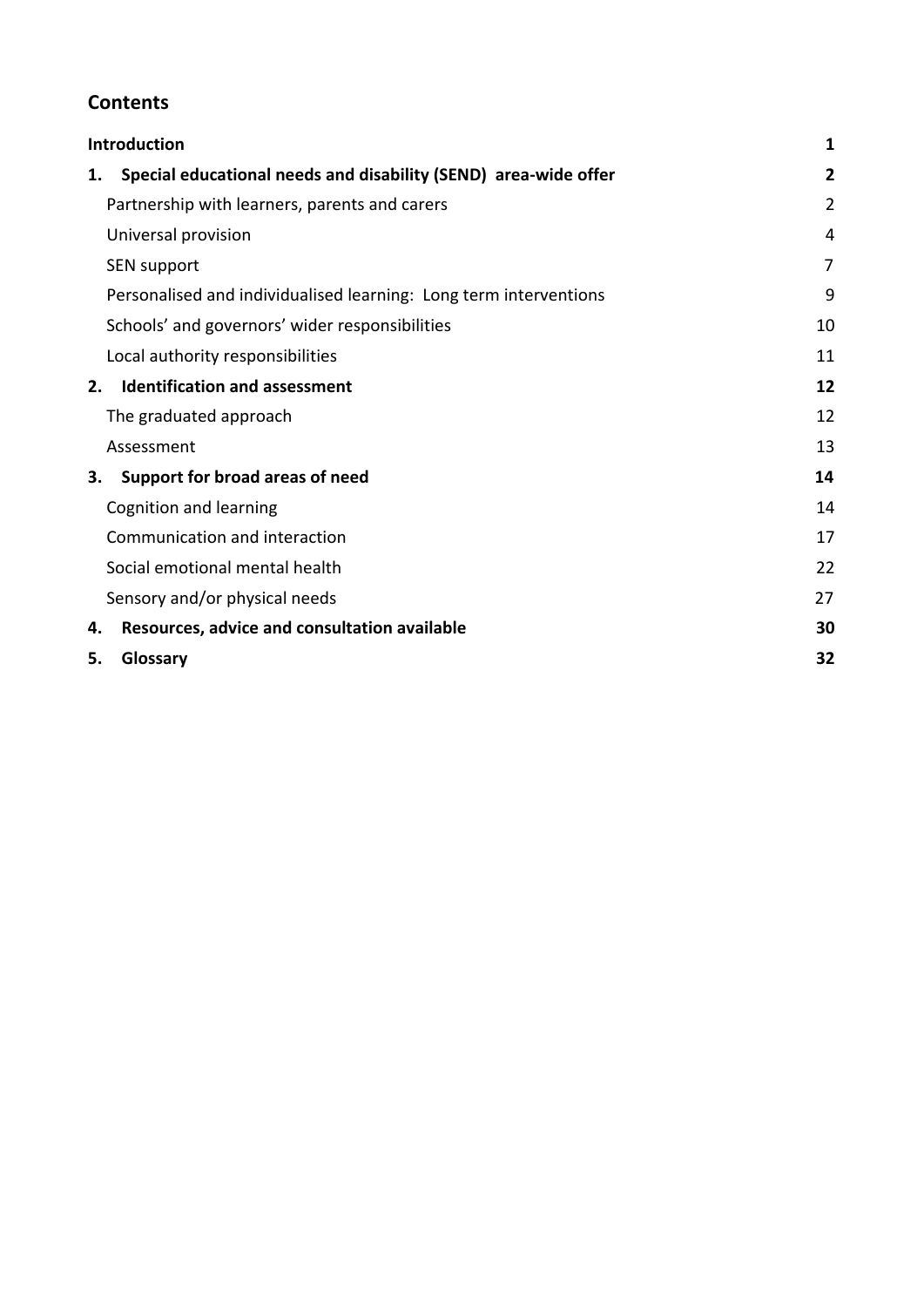#### 1

# <span id="page-3-0"></span>**Introduction**

The Royal Borough of Windsor and Maidenhead (RBWM) education support offer is **needs led**: any provision or support should be provided in line with the needs of the children or young person and is not dependant on any formal diagnosis.

**All children and young people are entitled to an education that enables them to make progress so that they: achieve their best; become confident individuals living fulfilling lives and make a successful transition into adulthood. It is the responsibility of schools to provide good teaching and holistic support for all children. It is particularly important that children who have most difficulty with their learning are taught by good quality teachers.**

This document has been produced by Achieving for Children's (AfC) Children's Services (School Support, Educational Psychology, SEMH Pathway, School Improvement team, CYPDS and the Sensory Consortium) in collaboration with SENCOs, Parents and Carers in Partnership (PACIP), Information Advice and Support Service (IAS) and Health services.

# **Everyone Matters**

We believe that all children and young people in Windsor, Ascot and Maidenhead, including those with additional needs, have the right to be included in local services, so they can thrive and reach their potential.

# **Inclusion Charter for children and young people**

This charter sets out what all children and young people should expect when accessing services

| Services welcome and value all children, young people<br>and their families to                                                      | So you can                                                                   |
|-------------------------------------------------------------------------------------------------------------------------------------|------------------------------------------------------------------------------|
| Make sure that you feel listened to and treated with respect                                                                        | Have your say and feel safe                                                  |
| Work together to understand and support any reasonable adjustments<br>that you may need                                             | Belong to a community, such as your local school, leisure centre, club, etc. |
| Talk with you and your family to help us understand your need and<br>solve problems together                                        | Feel understood and helped to achieve your best                              |
| Speak to other professionals who support you, so you only have<br>to tell your story once                                           | Tell someone what you want to achieve and how we can help                    |
| Understanding equality, diversity and inclusion (Equality Act 2010)<br>NHS<br><b>East Berkshire</b><br>Clinical Commissioning Cross | achieving<br>for children                                                    |

The principles of this document are in line with the Inclusion Charter values.

Clinical C





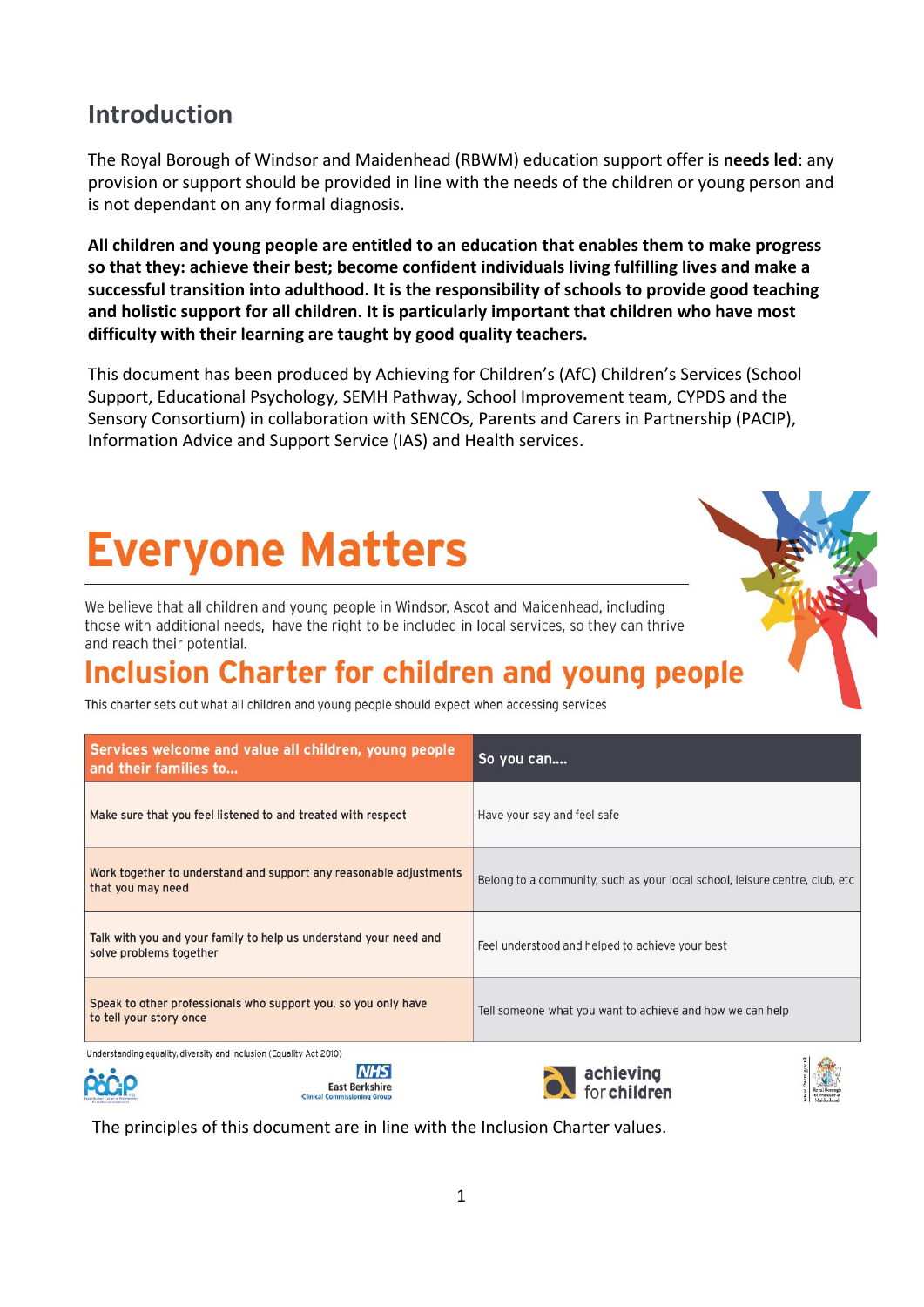For further DETAILS of services and support please visit: [https://rbwm.afcinfo.org.uk/local\\_offer](https://rbwm.afcinfo.org.uk/local_offer)

## <span id="page-4-0"></span>**1. Special educational needs and disability (SEND) area-wide offer**

#### **Expectations for all settings**

High quality teaching that is differentiated and personalised will meet the individual needs of the majority of children and young people. Some children and young people need educational provision that is additional to or different from this. This is special educational provision under Section 21 of the Children and Families Act 2014. Schools and colleges **must** use their **best endeavours** to ensure that such provision is made for those who need it. Special educational provision is underpinned by high quality teaching and is compromised by anything less. (Special Educational Needs and Disability Code of Practice: 0 to 25 years)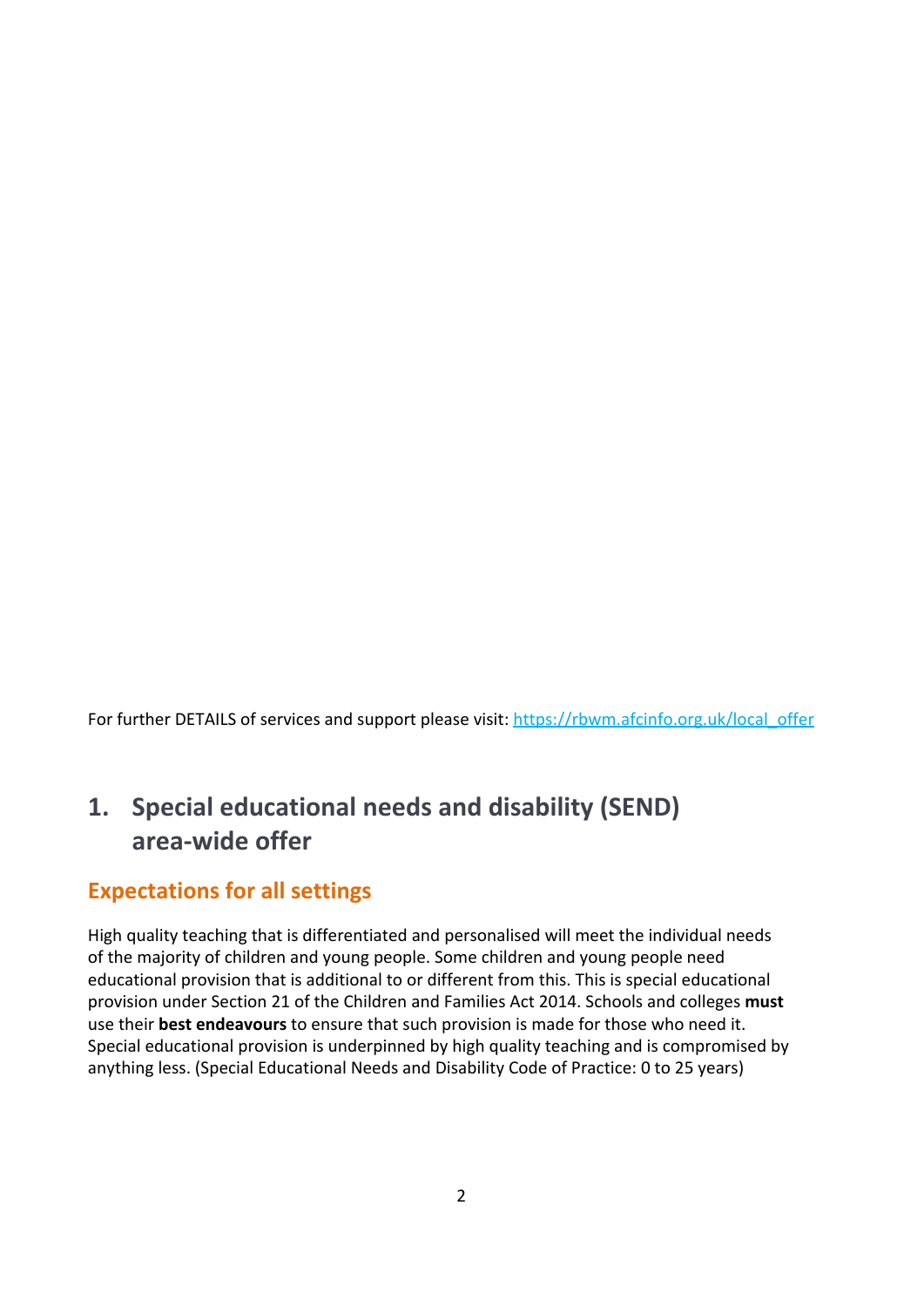#### <span id="page-5-0"></span>**Partnership with learners, parents and carers**

Involving children and their families in decision making is key. This section sets out the local authority's expectation on all education settings to ensure effective communication and co-production.

|                                                                                                    | Partnership with learners, parents and carers                                                                                                                                                                                                                                                                 |  |
|----------------------------------------------------------------------------------------------------|---------------------------------------------------------------------------------------------------------------------------------------------------------------------------------------------------------------------------------------------------------------------------------------------------------------|--|
| The setting works in partnership with<br>parents, carers and learners in                           | The SEND information report is co-produced with<br>parents and carers.                                                                                                                                                                                                                                        |  |
| decision making                                                                                    | Parents and carers are signposted to<br>https://rbwm.afcinfo.org.uk                                                                                                                                                                                                                                           |  |
|                                                                                                    | This is also referenced on the school's website.                                                                                                                                                                                                                                                              |  |
|                                                                                                    | Parents and carers are aware of the range of<br>communication channels available for sharing<br>information about their child.                                                                                                                                                                                |  |
|                                                                                                    | Parents and carers are aware of the SEN status of their<br>children and the support and/or individually tailored<br>interventions in place. They are involved in setting and<br>reviewing targets for their child. Parents are informed<br>when their child is placed on or removed from the SEN<br>register. |  |
|                                                                                                    | Formal and informal events take place to seek views in<br>relation to SEN provision in the school eg, children and<br>parent surveys, coffee mornings.                                                                                                                                                        |  |
|                                                                                                    | There is regular, quality communication with parents and<br>carers. This can be done via: a home school diary or book<br>bag, text, email, web-based platforms in addition to<br>communication given via learners.                                                                                            |  |
| An effective partnership with<br>learners and parents is evident<br>through their participation in | Learners are involved in the graduated approach: assess,<br>plan, do, review process, setting and reviewing targets<br>and identifying their own learning strategies.                                                                                                                                         |  |
| assessment and review processes                                                                    | Learners are helped to understand their own barriers to<br>learning and to value their achievements.                                                                                                                                                                                                          |  |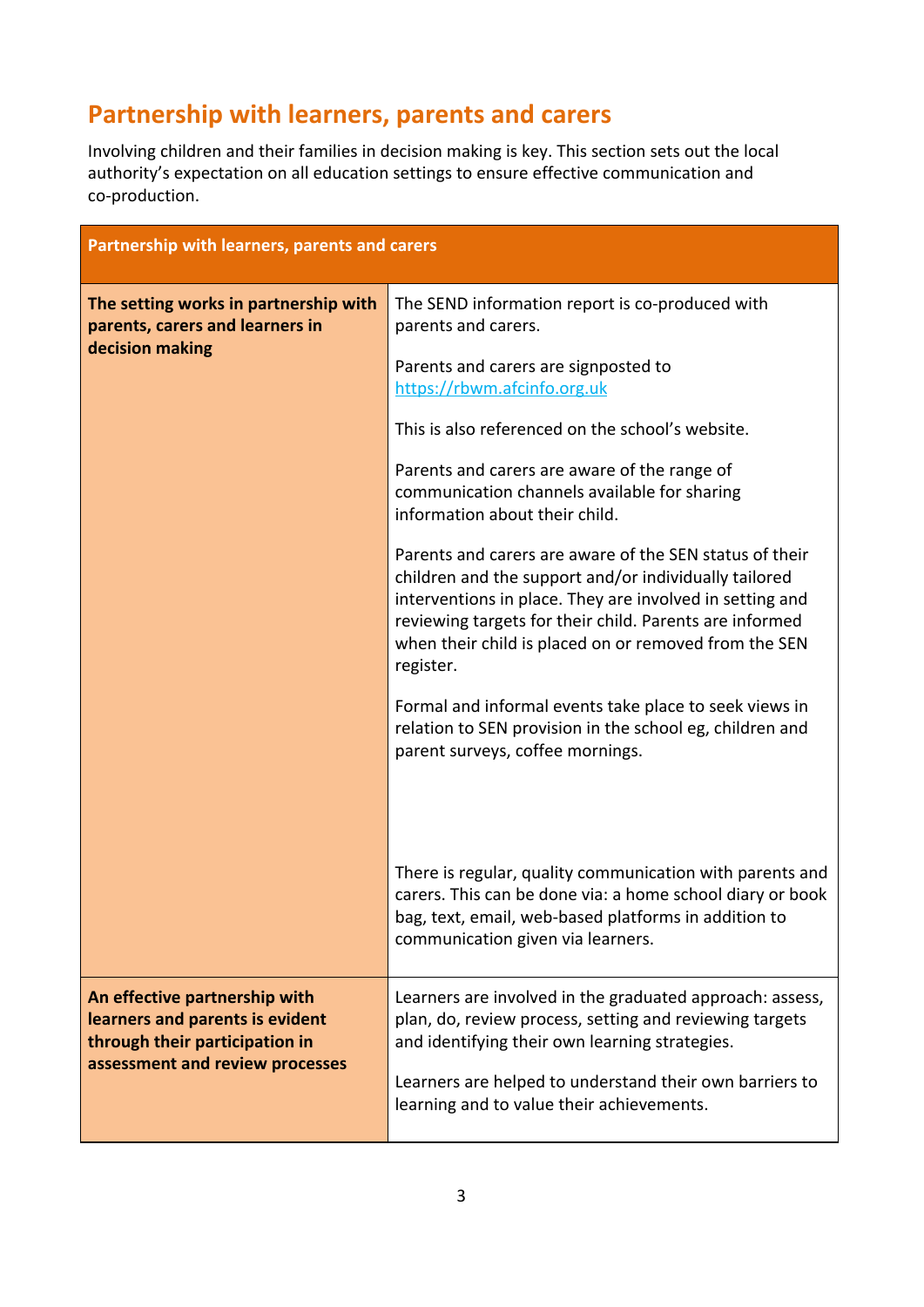| Learners understand and are able to contribute to the<br>I targets they are working to achieve. |
|-------------------------------------------------------------------------------------------------|
|                                                                                                 |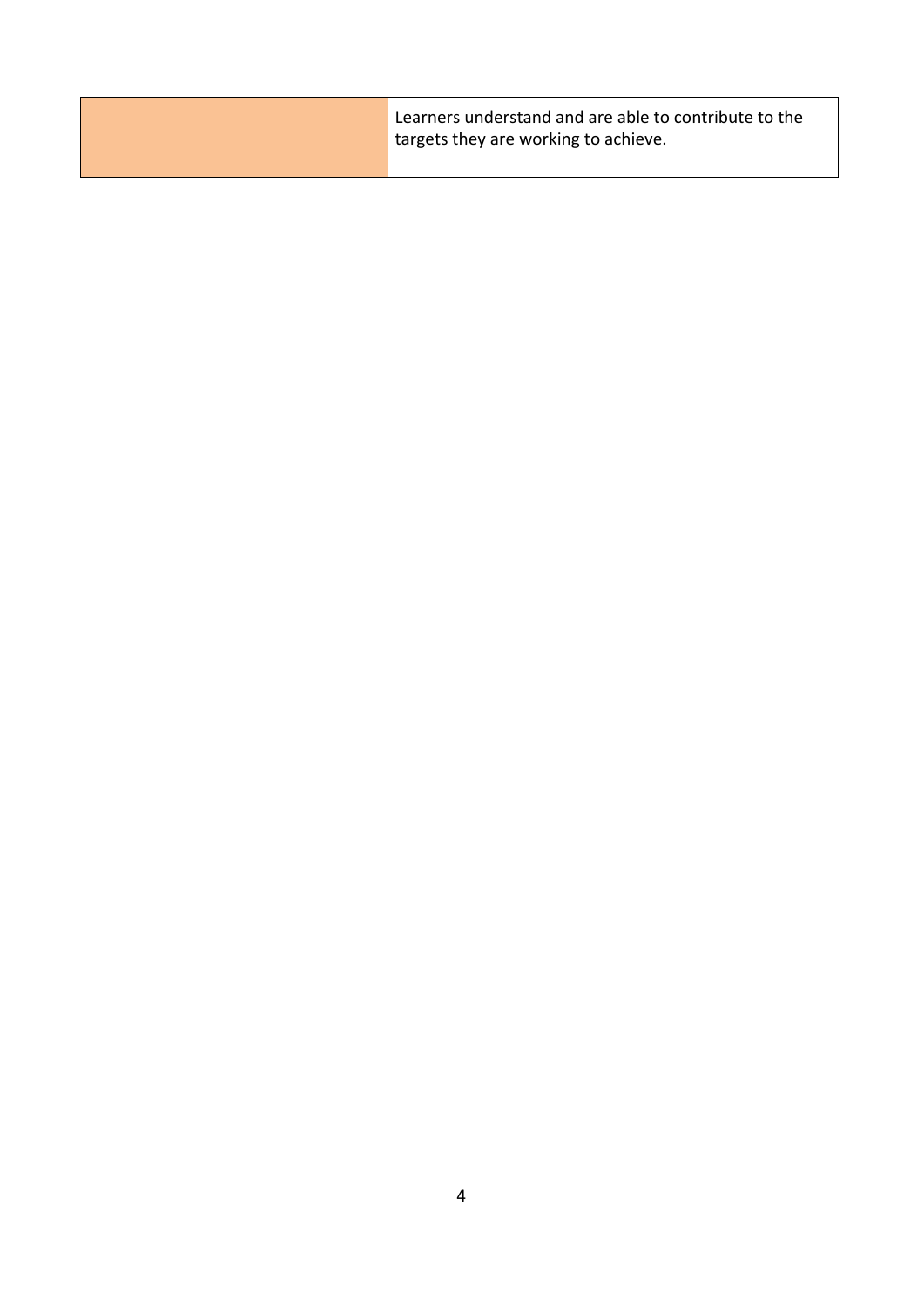# <span id="page-7-0"></span>**Universal provision**

This section sets out the local authority's expectation on all education settings to ensure early identification of SEND as well as appropriate support and reasonable adjustments being in place at a whole school level.

|                                                                                                            | Whole school response for children and young people with SEND                                                                                                                                                                                                                                                                                            |  |
|------------------------------------------------------------------------------------------------------------|----------------------------------------------------------------------------------------------------------------------------------------------------------------------------------------------------------------------------------------------------------------------------------------------------------------------------------------------------------|--|
| The school aims to meet the needs of<br>all the learners in their community                                | The school has an equality scheme and accessibility plan<br>that welcomes all pupils and ensures that current and<br>future learners with SEND have as full an access to the<br>life of the school as possible to enable good progress in<br>their learning.<br>All staff have up-to-date information on all pupils' needs.                              |  |
| Pupil data is used to make sure all<br>children make good progress                                         | Analysis of pupil's data is used to inform practice and<br>ensure progress for all learners, including SEND.                                                                                                                                                                                                                                             |  |
| The school ensures smooth<br>transitions within the school and<br>when moving on                           | Appropriate support and collaborative work to meet<br>individual needs is given for pupils moving to a new year<br>group or the next phase of education, work or<br>apprenticeship.<br>Reasonable adjustments are made to ensure smooth<br>day-to-day transitions as well as appropriate support<br>during unstructured times.                           |  |
| The curriculum meets the needs of all<br><b>learners</b>                                                   | All teachers are teachers or SEN therefore staff are well<br>trained. The learning environment of the school is<br>supportive to all learners, offering a suitable and where<br>needed, flexible curriculum with qualifications for pupils<br>that meet the range of learning needs.                                                                     |  |
| <b>Teaching staff make their teaching</b><br>accessible and appropriate for all<br>learners in their class | All teaching staff have basic understanding and a skill<br>level that ensures; they understand how to make their<br>teaching accessible for learners with SEND.<br>Staff should have a willingness and expectation to<br>undertake training in SEND that reflects the needs of<br>their cohort.<br>Staff have the confidence and capability to take into |  |
|                                                                                                            | account individual learner's needs and adjust their                                                                                                                                                                                                                                                                                                      |  |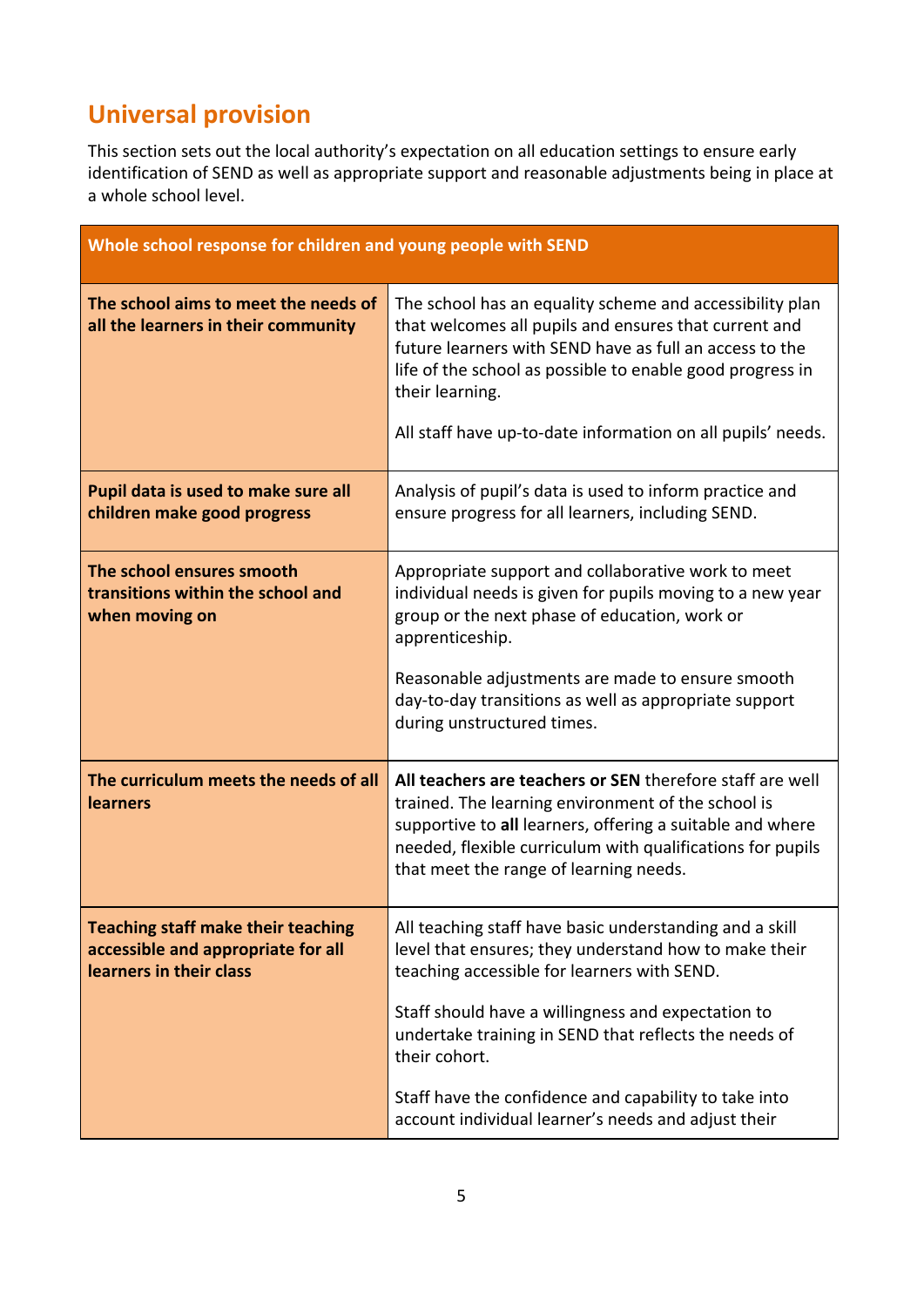|                                                                                                                                             | teaching and activities (including homework)<br>accordingly.                                                                                                                                                                                                                                                                                                                                                                                   |
|---------------------------------------------------------------------------------------------------------------------------------------------|------------------------------------------------------------------------------------------------------------------------------------------------------------------------------------------------------------------------------------------------------------------------------------------------------------------------------------------------------------------------------------------------------------------------------------------------|
|                                                                                                                                             | All pupils are regularly assessed during the year and their<br>progress tracked. Where insufficient progress is noted,<br>(and the quality of teaching is good), pupils are given<br>additional intervention, that is agreed with parents, to<br>secure their progress.                                                                                                                                                                        |
| The Equality Act 2010 is embedded in<br>all policies and practice in the school                                                             | All staff understand the term 'reasonable adjustment'<br>and all relevant equalities legislation including<br>accessibility requirements. These are also reflected in<br>the overarching teaching and learning policy.<br>All staff actively promote overcoming barriers to learning<br>for all pupils, taking into account individual differences<br>(SEND or otherwise), whilst promoting understanding<br>and acceptance in the peer group. |
| <b>Parents and carers have clear</b><br>pathways for advice and support in<br>school and are signposted to<br>appropriate external agencies | The school inspires parental confidence by establishing a<br>positive relationship as partners in their children's<br>learning and development, through good exchange of<br>information and by using resources flexibly to meet<br>needs.<br>Families have an identified person, such as the SENCo, to<br>go to if they have concerns, who can also assist in                                                                                  |
|                                                                                                                                             | accessing Local Offer information for signposting.                                                                                                                                                                                                                                                                                                                                                                                             |
| Staff can implement a care plan for<br>children who require one to maintain<br>their health                                                 | Staff have an awareness on DfE guidance pertaining to<br>medically vulnerable children.<br>https://assets.publishing.service.gov.uk/government/upl<br>oads/system/uploads/attachment_data/file/803956/sup<br>porting-pupils-at-school-with-medical-conditions.pdf                                                                                                                                                                              |
| The school environment is positive,<br>with staff able to respond flexibly to<br>meet all needs                                             | The school provides a warm, safe and empathic ethos<br>where learners have the confidence to share their<br>concerns with staff, and know that they will be<br>addressed, in order to support their emotional<br>wellbeing.<br>There is a calm and purposeful climate for learning                                                                                                                                                             |
|                                                                                                                                             | where learners know their contributions are valued.                                                                                                                                                                                                                                                                                                                                                                                            |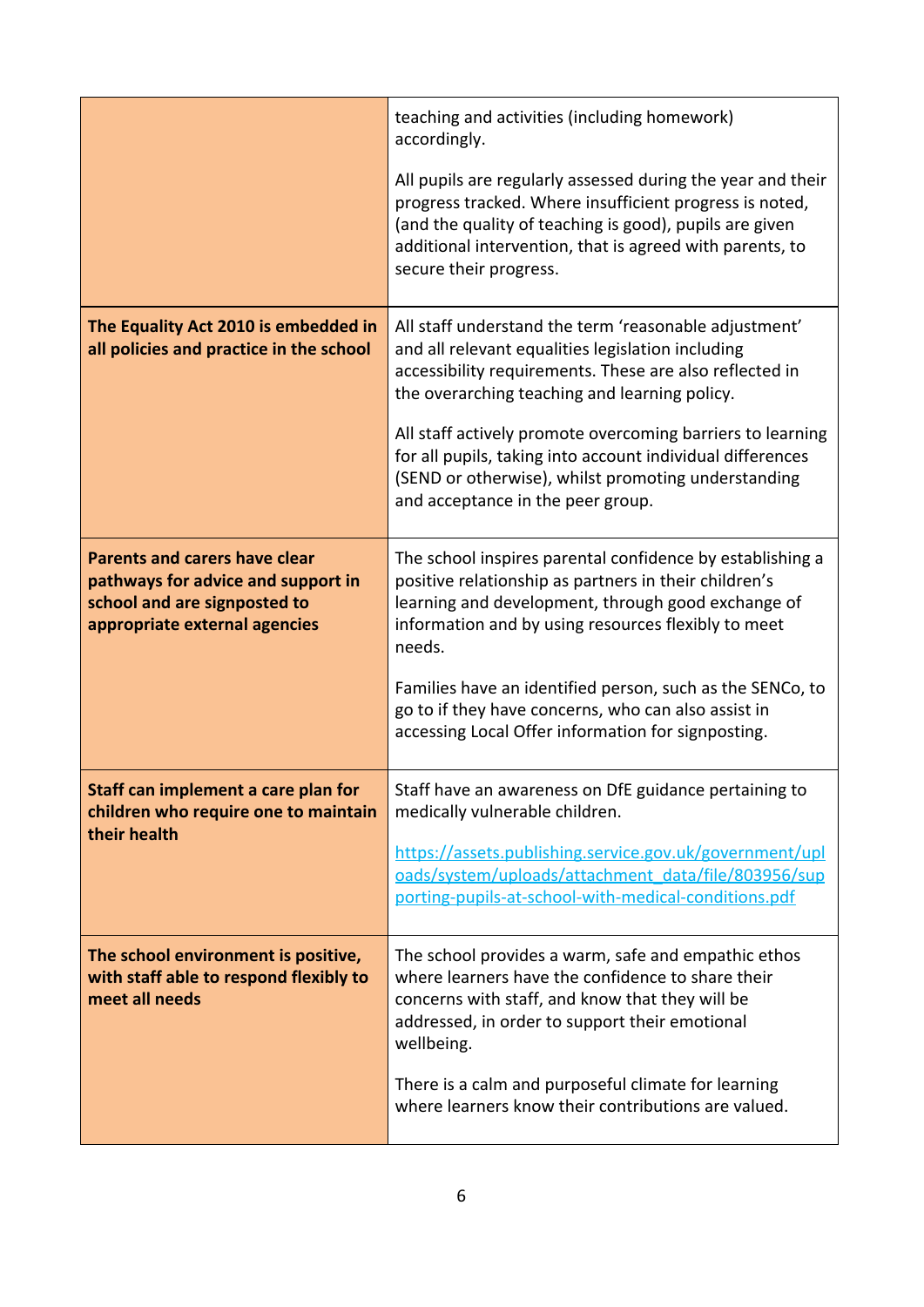| Pupils can identify an agreed safe space.                                                                                   |
|-----------------------------------------------------------------------------------------------------------------------------|
| PSHE is used to develop wellbeing and resilience.                                                                           |
| Teachers are able to respond to unpredictable needs by<br>flexible use of the environment (eg, safe space to calm<br>down). |
| Pupil's voice is encouraged and acted on.                                                                                   |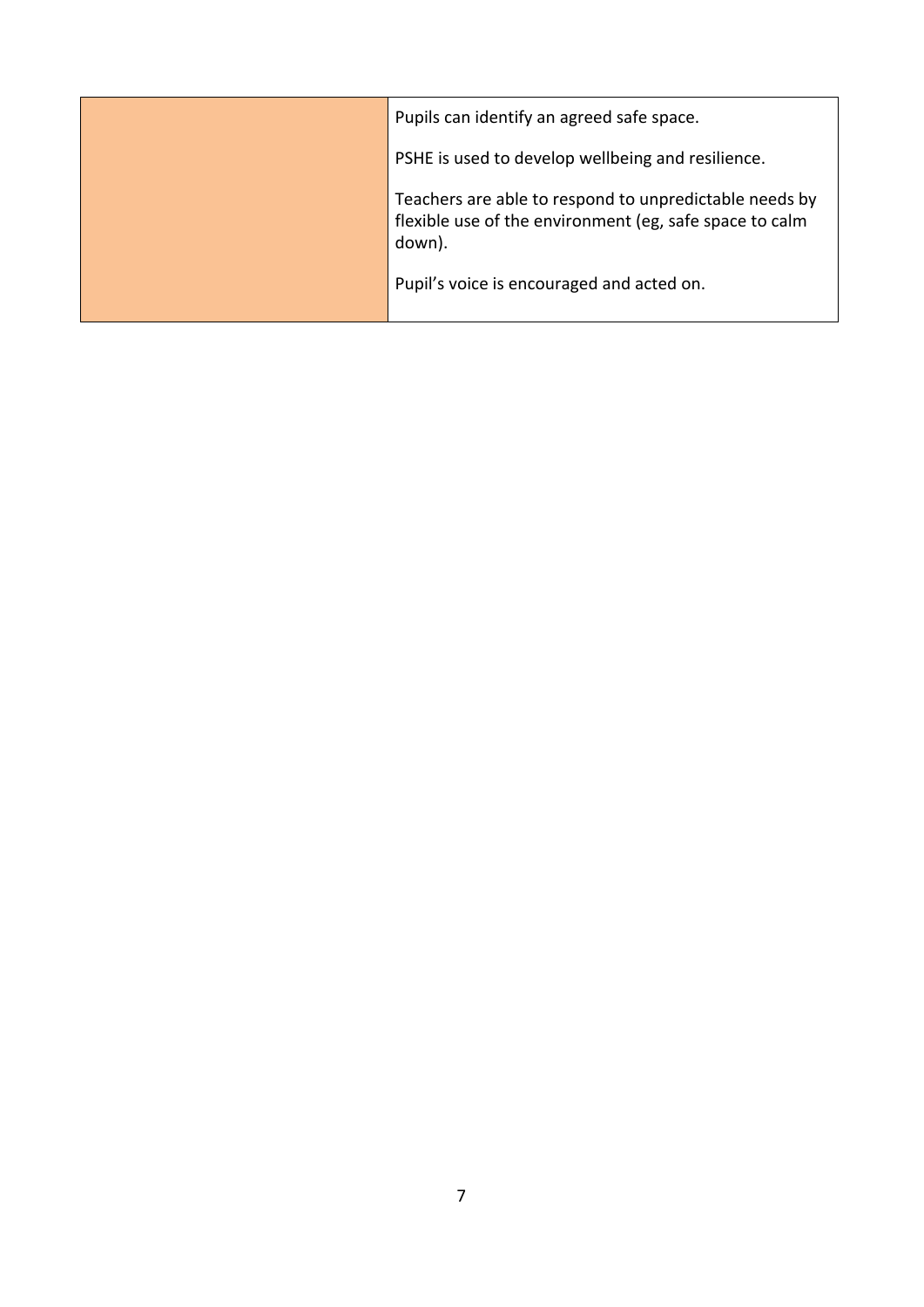#### <span id="page-10-0"></span>**SEN support**

This section sets out the local authority's expectation on all education settings to ensure early identification of SEND as well as appropriate support and reasonable adjustments being in place for pupils identified on the SEND register.

| SEN support for individuals and small groups: short term interventions<br>in addition to whole school response to children and young people with SEND |                                                                                                                                                                                                                                                                                                                                                            |
|-------------------------------------------------------------------------------------------------------------------------------------------------------|------------------------------------------------------------------------------------------------------------------------------------------------------------------------------------------------------------------------------------------------------------------------------------------------------------------------------------------------------------|
| <b>Small groups and interventions set</b><br>up using information from a whole<br>school perspective                                                  | At the whole school level, additional assessment and<br>information is used to understand any lack of progress<br>across particular areas. This then informs what provision<br>is put in place.                                                                                                                                                            |
|                                                                                                                                                       | A provision map shows the range of small group<br>interventions available for more frequently occurring<br>SEND needs.                                                                                                                                                                                                                                     |
|                                                                                                                                                       | The location and timing of any group or one-to-one<br>interventions will be carefully considered to provide the<br>best conditions according to the profile of need. This<br>needs to promote inclusion.                                                                                                                                                   |
|                                                                                                                                                       | Staff have training to implement short term<br>interventions to secure improved progress for pupils,<br>enabling them to benefit from whole class teaching and<br>promote social development.                                                                                                                                                              |
| <b>Staff have relevant training to</b><br>support and implement interventions<br>appropriate for the range of SEND in<br>their school                 | Staff undertake specialist training in areas of SEND that<br>reflects their cohort of children in order to understand<br>not only the most effective strategies to support<br>learning, but also the range of assessments, provisions<br>and interventions available. (Advice on these above).<br>Staff make timely and effective use of outside agencies. |
| All practitioners, including teaching<br>assistants, make a valuable<br>contribution to learner progress                                              | In line with current advice, the additional adults are<br>deployed effectively in the classroom and their impact<br>on the learner is monitored carefully to ensure progress<br>is being made.                                                                                                                                                             |
|                                                                                                                                                       | https://educationendowmentfoundation.org.uk/tools/gu<br>idance-reports/making-best-use-of-teaching-assistants/                                                                                                                                                                                                                                             |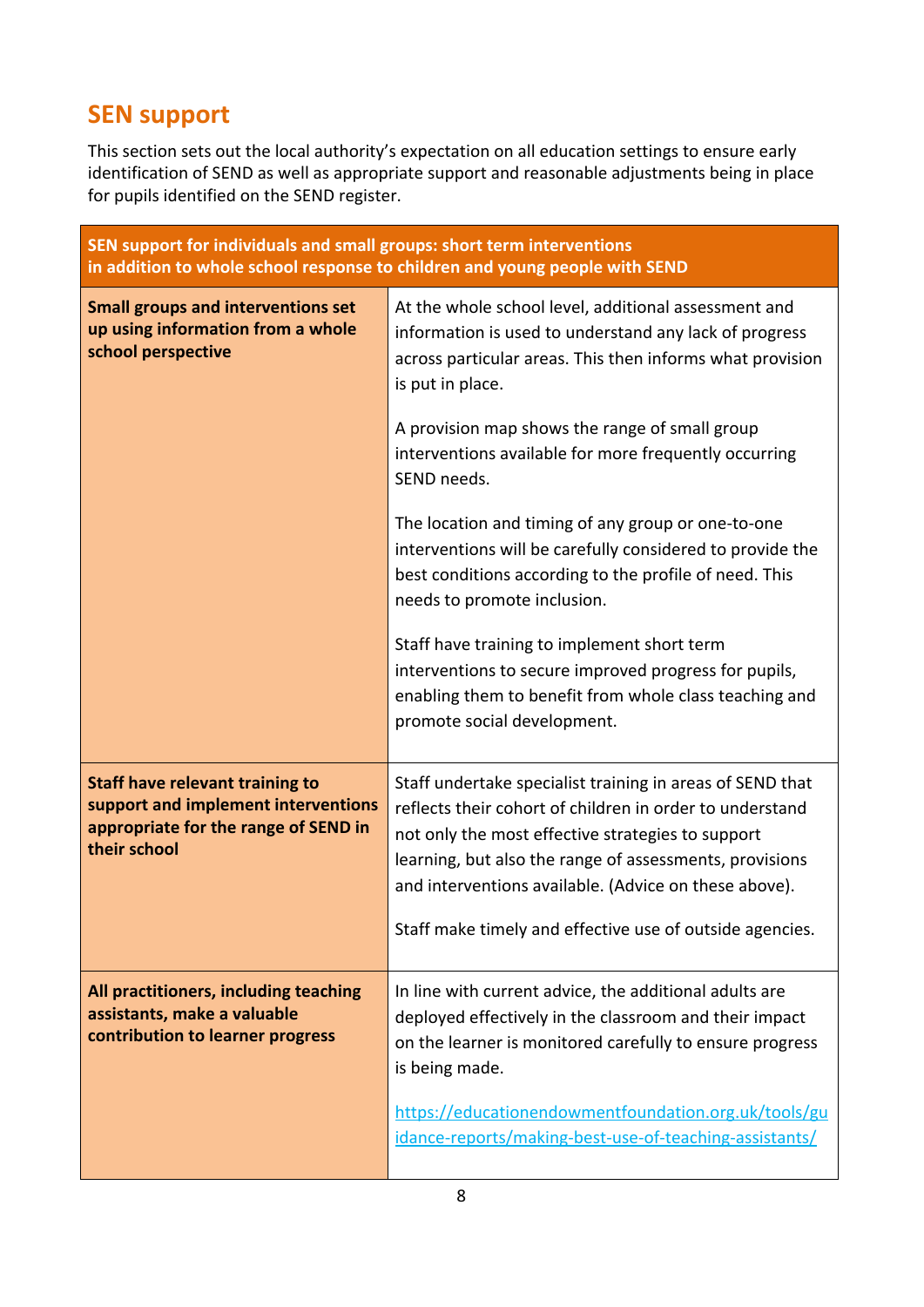|                                                                                      | Mixed ability grouping or seating arrangements and<br>additional support are used to promote independent<br>learning as far as possible.                                                                                                                                                                                                                                                                         |
|--------------------------------------------------------------------------------------|------------------------------------------------------------------------------------------------------------------------------------------------------------------------------------------------------------------------------------------------------------------------------------------------------------------------------------------------------------------------------------------------------------------|
|                                                                                      | Strategies used in interventions are integrated into class<br>teaching so that learners can sustain progress.                                                                                                                                                                                                                                                                                                    |
| All interventions are regularly<br>monitored by the Senior<br><b>Management Team</b> | The effectiveness of interventions is evaluated by the<br>teacher and monitored by the Senior Leadership Team<br>(SLT) to determine the impact on pupil's academic<br>progress and personal development. The intervention<br>should have the impact of removing barriers to learning.<br>All interventions will be scrutinised by the Senior                                                                     |
|                                                                                      | Leadership Team to ensure their effectiveness, and that<br>progress continues in the classroom environment.                                                                                                                                                                                                                                                                                                      |
|                                                                                      | Interventions are tracked and reviewed to ensure impact<br>for cost. This includes individual costed provision maps.                                                                                                                                                                                                                                                                                             |
| Interventions match the pupil's<br>needs                                             | Any external advice given in reports for individual pupils<br>has been taken into account and implemented by the<br>school, as appropriate.                                                                                                                                                                                                                                                                      |
|                                                                                      | Time-limited, evidence-based interventions which are<br>outcome-based SMART targets focussed on the pupil's<br>needs. These will be set in collaboration with parents,<br>carers and learners so that they can be used by trained<br>staff with minimal adaptation. They may include training<br>the learner to be competent and independent in use of<br>curriculum aids such as appropriate computer software. |
|                                                                                      | Targeted interventions for individual learners to enable<br>all pupils to receive appropriate whole class learning.                                                                                                                                                                                                                                                                                              |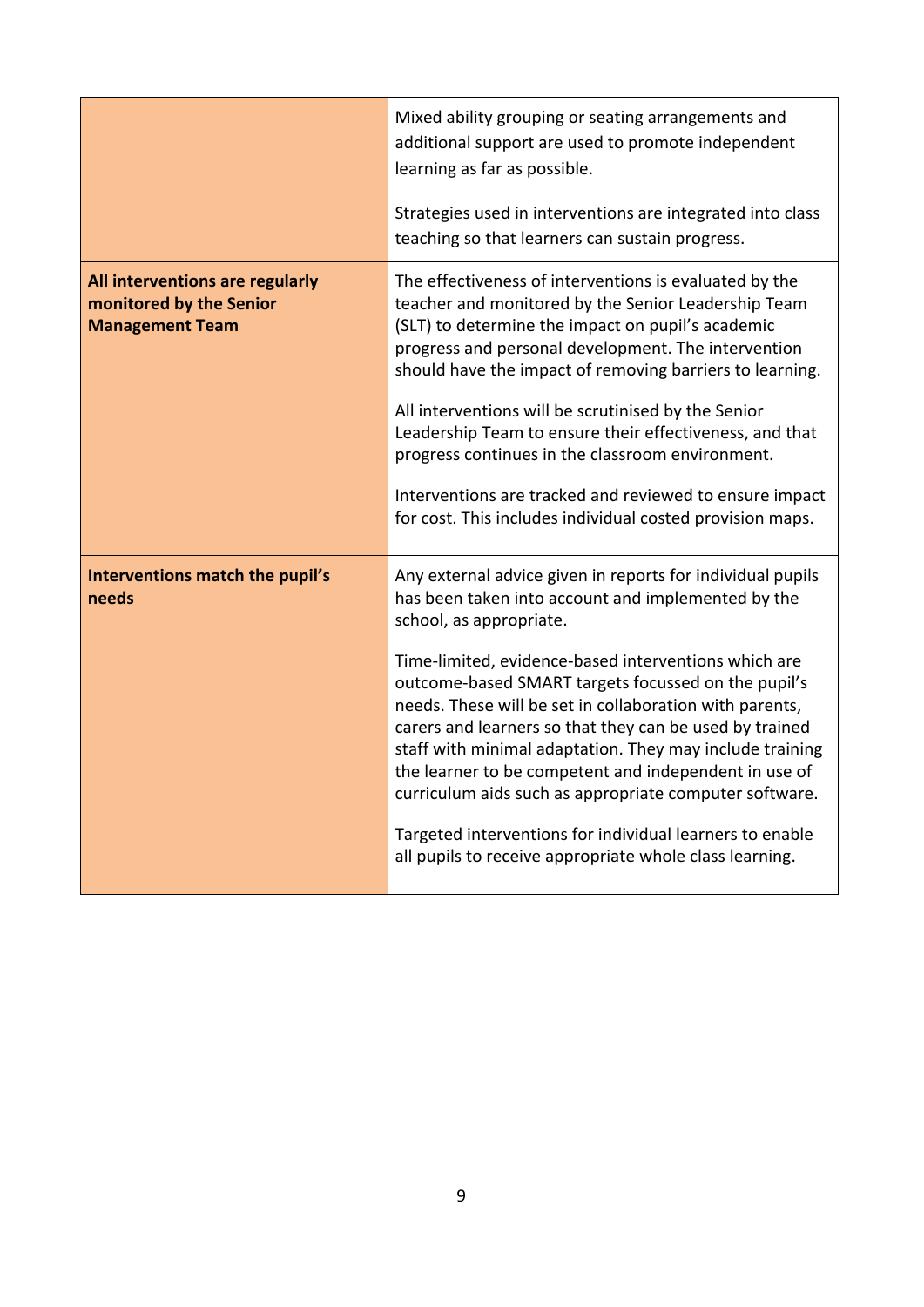# <span id="page-12-0"></span>**Personalised and individualised learning: Long term interventions**

For learners with a need which is long term **with no peers requiring the same intervention**, the planning for intervention is **personalised** and **specifically formulated** to take account of the **unique individual need.**

**Personalised and individualised learning: long term interventions in addition to whole school response and SEN support for individual and small group**

Pupils requiring long term interventions with personalised learning **may** require the following.

A personalised support plan which describes the strategies required to meet needs, some of which may need to be delivered on an individual basis. This will include detailed planning on the use of individual funding and delegated funding, with an agreed action plan.

An **education, health and care (EHC) plan** which describes the strategies required to meet needs, some of which may need to be delivered on an individual basis. This will include detailed planning on the use of individual funding and delegated funding, with an agreed joint action plan. Annual review will be required to show tracked progress towards outcomes in Section E of the EHC plan.

**Early help assessment** completed in conjunction with parents for a child who has additional needs and requires the support of the team around the child. The lead professional may be a member of the staff.

An individual healthcare plan (IHP) to maintain learner's health, which is then monitored by specialist staff and/or IEPs.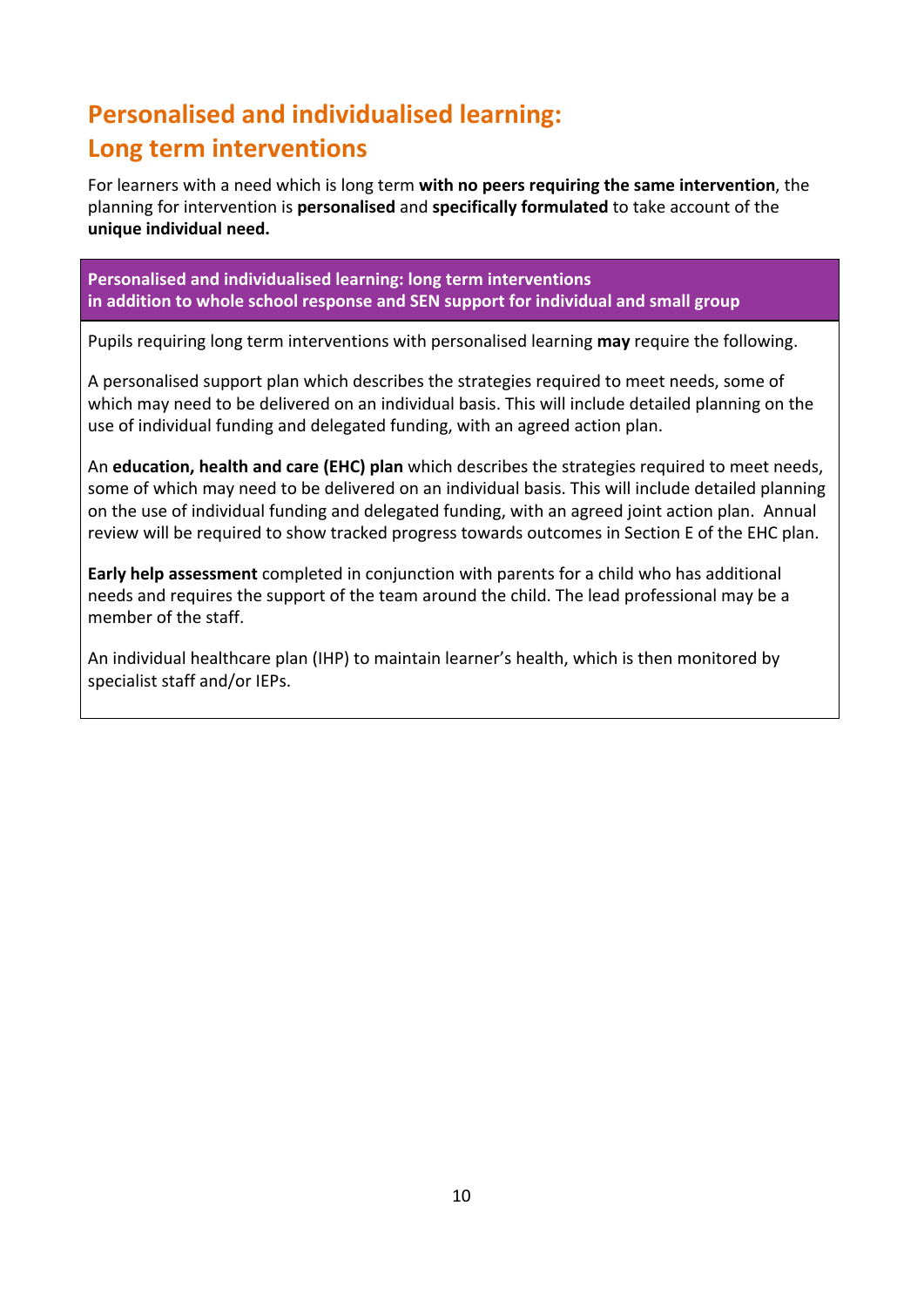## **Schools' and governors' wider responsibilities**

This section sets out the local authority's expectation on all education settings to ensure an established vision for SEND supported by key policies.

<span id="page-13-0"></span>

| Schools' and governors' wider responsibilities                                                                                                                                                                                                  |                                                                                                                                                                                                                                                                                                                                                                   |
|-------------------------------------------------------------------------------------------------------------------------------------------------------------------------------------------------------------------------------------------------|-------------------------------------------------------------------------------------------------------------------------------------------------------------------------------------------------------------------------------------------------------------------------------------------------------------------------------------------------------------------|
| <b>Vision for inclusion</b>                                                                                                                                                                                                                     | <b>Policies and compliancy</b>                                                                                                                                                                                                                                                                                                                                    |
| Identify children and young people with<br>SEND, ensure parents and carers are informed<br>and provision is made in line with SEN and<br><b>Disability Code of Practice (2014) and</b><br>complies with the Children and Families Act<br>(2014) | In conjunction, with parents and carers, learners<br>and the local authority, produce the school's<br>SEND information report.<br>Publish the school's SEN information report on<br>the school website and send to the local<br>authority for publication on the Local Offer<br>website.<br>Update this information regularly and at least on<br>an annual basis. |
| <b>Ensure SEND provision is integrated into the</b><br>school improvement plan                                                                                                                                                                  | In conjunction, with parents, carers and<br>learners, publish the SEND policy and ensure it is<br>reviewed regularly.                                                                                                                                                                                                                                             |
| <b>Monitor progress of SEND pupils and ensure</b><br>provisions specified in EHC plans are in place                                                                                                                                             | Ensure all policies take SEND into account<br>through the equality impact assessment.                                                                                                                                                                                                                                                                             |
| Develop a policy for supporting pupils with<br>medical conditions that is reviewed regularly<br>and is readily accessible to parents and school<br>staff                                                                                        | Publish information on SEND funding and<br>provision and monitor expenditure.                                                                                                                                                                                                                                                                                     |
| Maintain a current record of number of<br>learners with SEND                                                                                                                                                                                    | Appoint a SEND governor and SEND coordinator<br>(see SEN Code of Practice 2014).                                                                                                                                                                                                                                                                                  |
| Ensure that staff has sufficient training to<br>effectively provide a high standard of<br>education for all learners                                                                                                                            | Keep under constant review the arrangements<br>for learners, present and future, with a disability                                                                                                                                                                                                                                                                |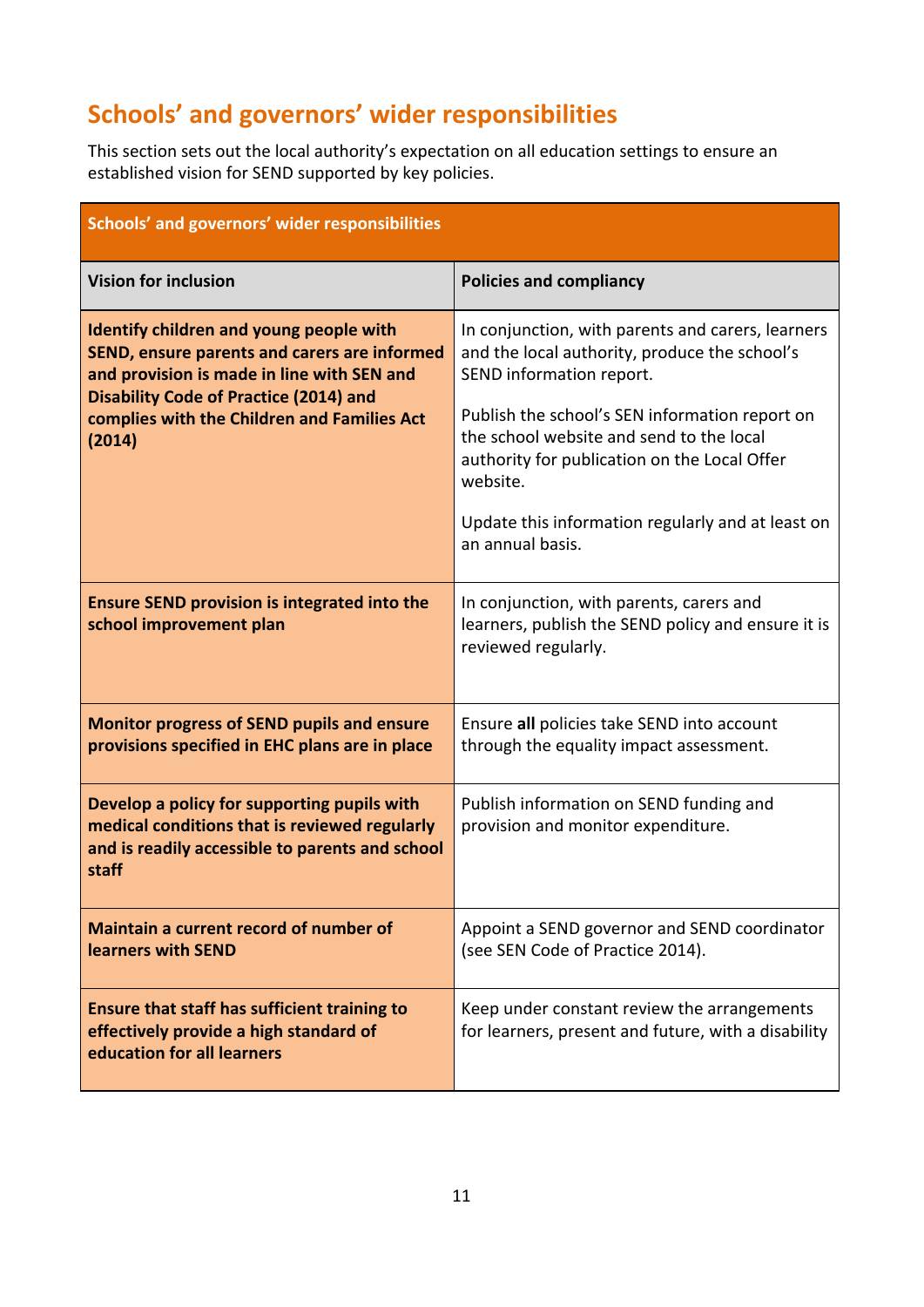# <span id="page-14-0"></span>**Local authority responsibilities**

**Local authority responsibilities**

Ensure sufficiency of provision for pupils with SEND and keep under constant review.

Involve children, young people and their parents in discussions and decisions about their individual support and local provision (Paragraph 1.3 of the revised code of practice).

Make arrangements for the statutory assessment of learners and maintain education, health and care (EHC) plans.

Publish information on SEND funding and provision.

Monitor the progress of pupils with EHC plans and take appropriate action as required.

Provide information, support, advice and guidance to schools, parents, carers and children and young people with SEN, including the Local Offer.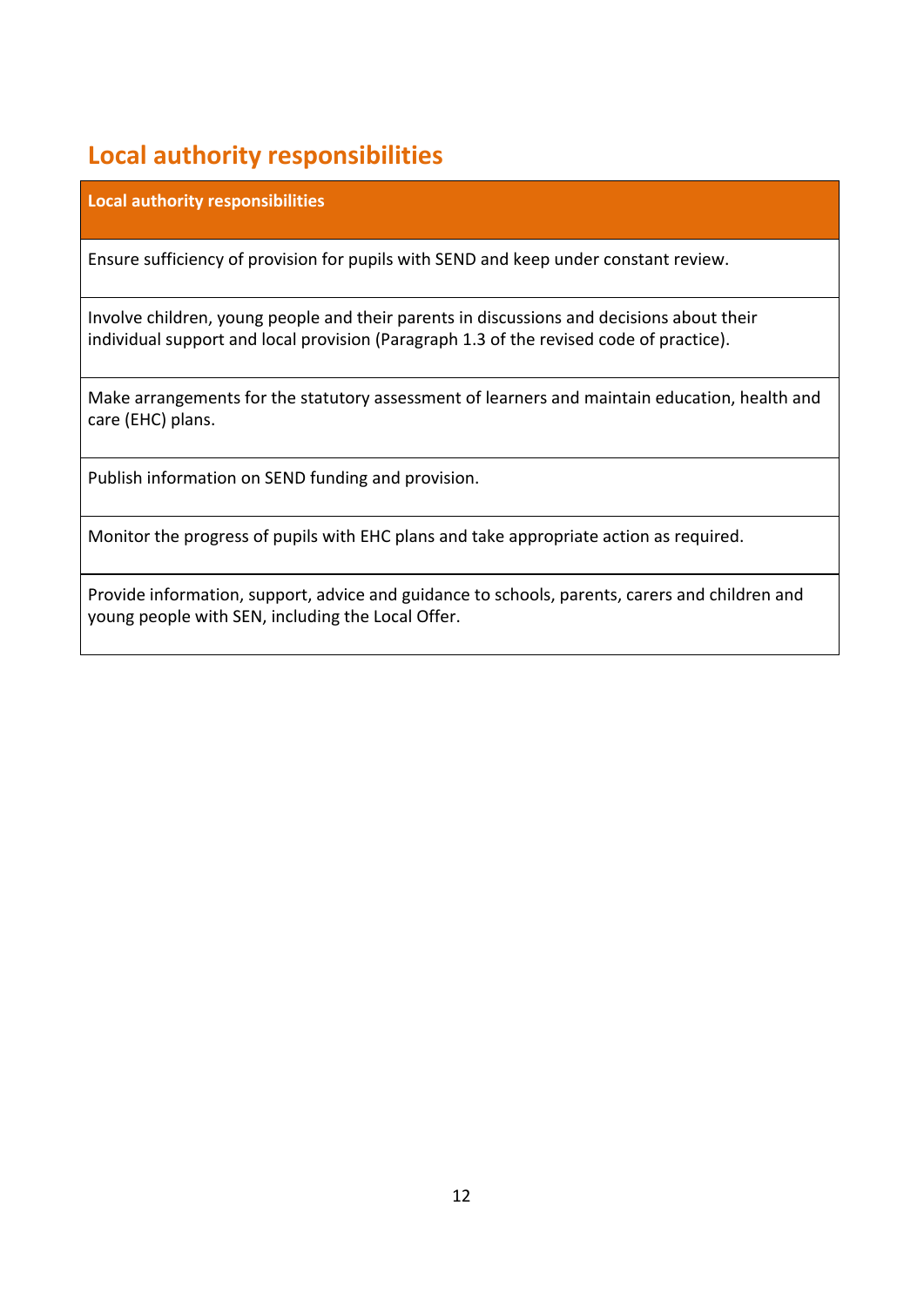#### <span id="page-15-0"></span>**2. Identification and assessment**

This section sets out the local authority's expectation on all education settings to ensure early identification of SEND as well as an embedded graduated response to this, in line with the SEND Code of Practice 2014.

#### <span id="page-15-1"></span>**The graduated approach**

"Where a child is identified as having SEN, schools should take action to remove barriers to learning and put effective special educational provision in place. This SEN support should take the form of a four part (Assess, Plan, Do, Review) cycle through which earlier decisions and actions are revisited, refined and revised with a growing understanding of the pupil's needs and what supports the children in making good progress and securing good outcomes." (SEND Code of Practice 2014).

#### **Assess, Plan, Do, Review Cycle**



Every learner who has been identified as having SEN should have their needs identified (**Assess**), their desired outcomes agreed (**Plan**) and provision made (**Do**) that will enable the pupil to reach these outcomes. The pupil's progress should then be reviewed regularly (**Review**).

Before schools put in a request to the Royal Borough of Windsor and Maidenhead for an EHC plan for a child or young person, they are expected to show evidence that they have undertaken this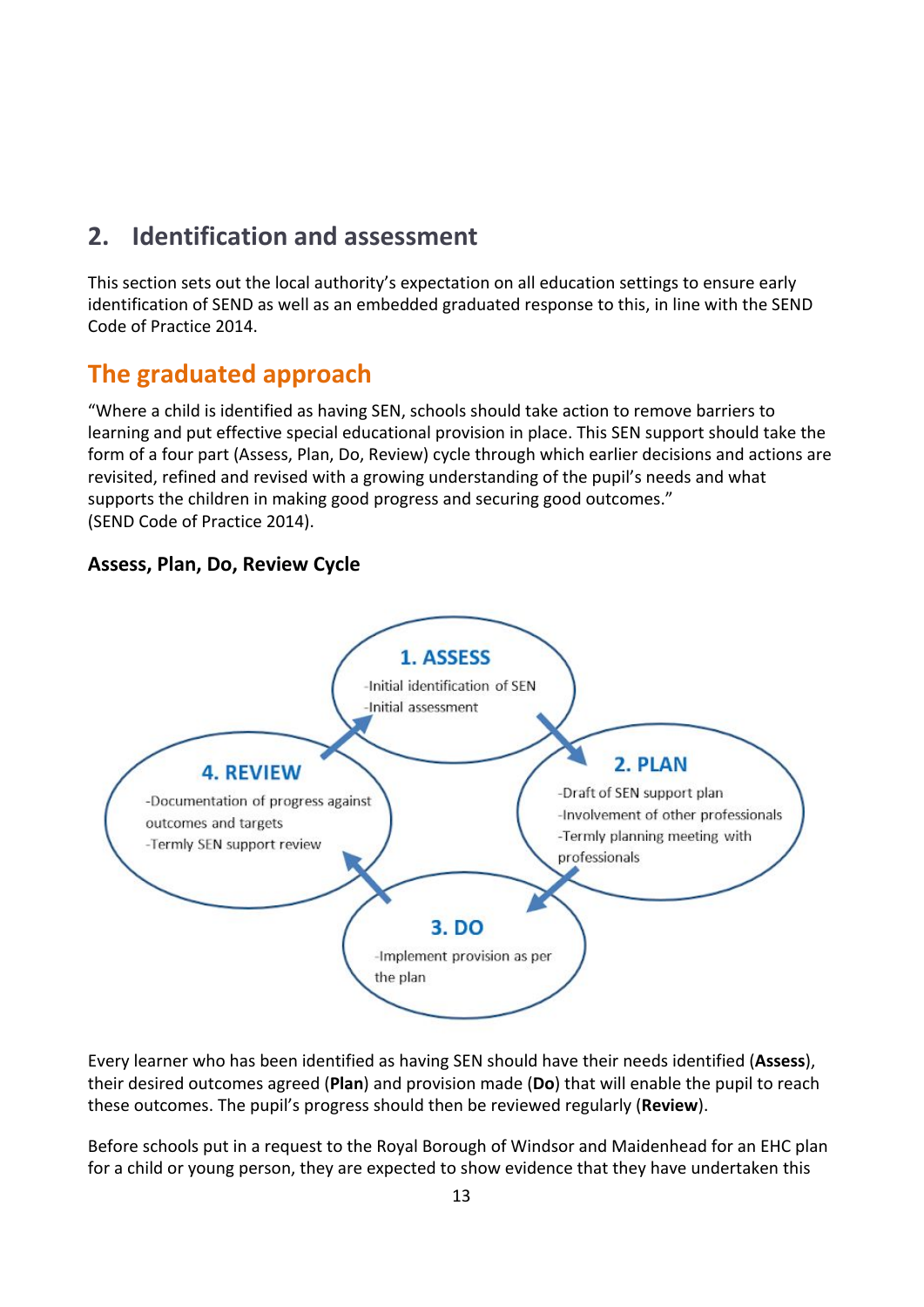Assess, Plan, Do, Review cycle in an attempt to remove barriers to learning their pupil's experience.

#### <span id="page-16-0"></span>**Assessment**

| <b>Expectations of all settings</b>                                                                                                               | <b>Strategies</b>                                                                                                                                                             |
|---------------------------------------------------------------------------------------------------------------------------------------------------|-------------------------------------------------------------------------------------------------------------------------------------------------------------------------------|
| A regular cycle of Assess, Plan, Do,<br>Review is used to ensure that<br>learners with SEND are making                                            | Pupils' strengths and challenges in learning and behaviour<br>are observed and monitored in different settings and<br>contexts for a short period of time to inform planning. |
| progress                                                                                                                                          | Staff are aware of pupil's starting points so that expected<br>progress can be measured across each key stage.                                                                |
|                                                                                                                                                   | Assessment is used to inform planning and interventions.                                                                                                                      |
|                                                                                                                                                   | Consideration is given for individual pupil's developmental<br>trends. Case studies are used to demonstrate holistic<br>progress.                                             |
| <b>Practitioners ensure that formative</b><br>assessment and feedback are a<br>feature of lessons and evident in<br>marking and assessment policy | A wide range of assessment strategies and tools are used<br>to ensure a thorough understanding of learners.                                                                   |
|                                                                                                                                                   | Learners have regular opportunities to evaluate their own<br>performance. Self-assessment is routinely used to set<br>individual targets.                                     |
|                                                                                                                                                   | The impact of interventions is critically evaluated.<br>Alternative approaches are explored to establish whether<br>they may result in better outcomes for the learners.      |
| <b>Expertise is in place to manage</b><br>reasonable examination<br>arrangements (access                                                          | Settings make adaptations to assessment arrangements as<br>part of their everyday practice. This is used to establish<br>the pupil's normal way of working.                   |
| arrangements) for tests and<br>national tests and public<br>examinations                                                                          | Please refer to the relevant exam board guidelines.<br>Arrangements could include:                                                                                            |
|                                                                                                                                                   | smaller rooms                                                                                                                                                                 |
|                                                                                                                                                   | rest breaks                                                                                                                                                                   |
|                                                                                                                                                   | • use of a reader, scribe, laptop                                                                                                                                             |
|                                                                                                                                                   | • extra time                                                                                                                                                                  |
|                                                                                                                                                   | Adapted resources are used in class and assessments.                                                                                                                          |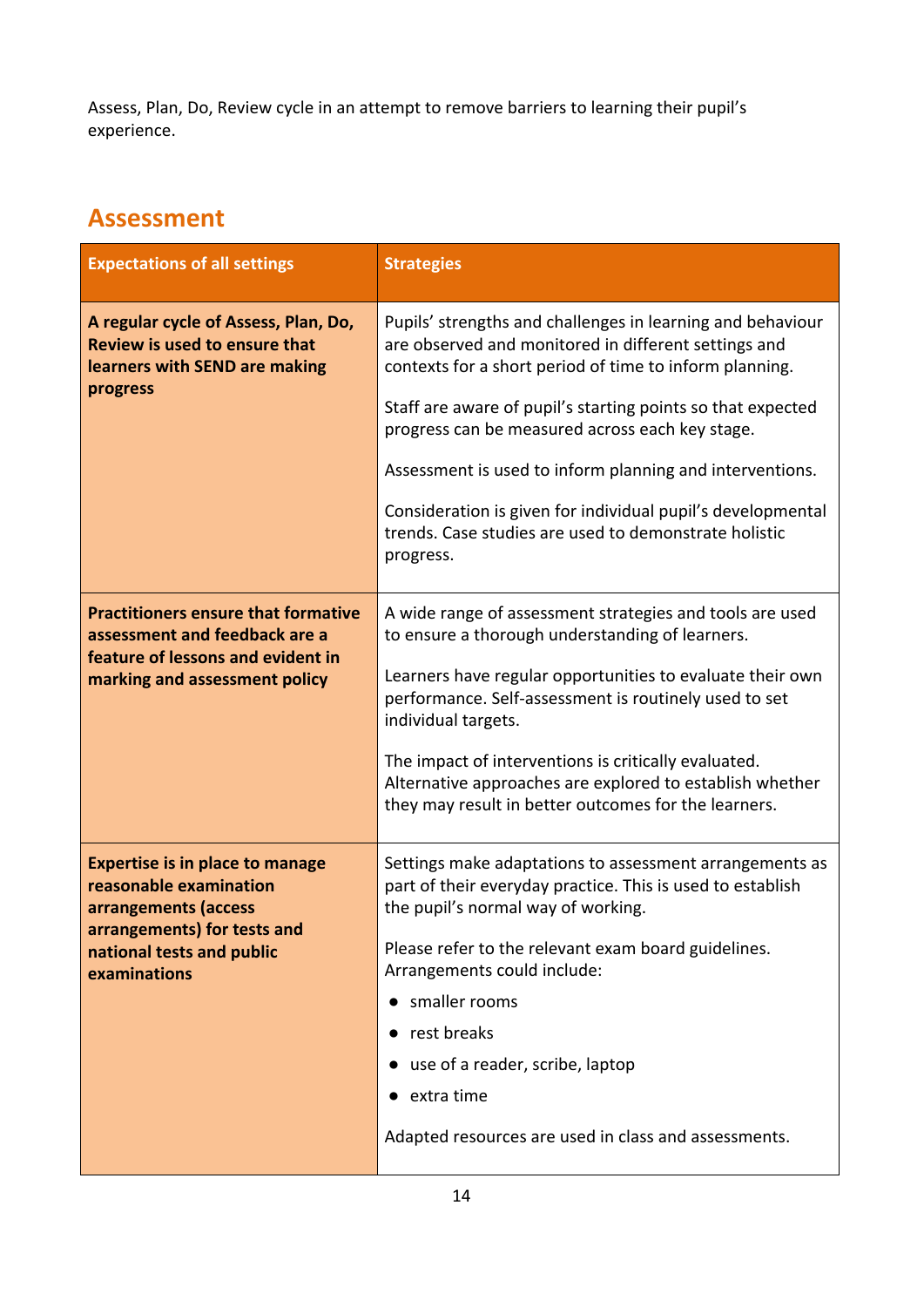#### <span id="page-17-0"></span>**3. Support for broad areas of need**

This section can be used by school staff to inform the Assess, Plan, Do, Review cycle. This section details the provisions which staff can implement as part of 'quality first teaching' in order to support the needs of their learners.

This section is separated by the four areas of need set out in the Code of Practice. Many learners may have needs across more than one area and certain conditions may not fall neatly into one area of need. When reviewing and managing special educational provision the four broad areas of need may be helpful as a guide to ensure you can provide support across these areas.

## <span id="page-17-1"></span>**Cognition and learning**

- Differentiation or personalisation of task and teaching style to ensure the development of literacy, numeracy, of learners.
- Arrangements to support the use and delivery of approaches and materials for learners with specific learning difficulties (SpLD) which may include multi-sensory teaching strategies, a focus on phonological awareness and motor skills programme.
- Correct and consistent use of scaffolding for learning across the curriculum.
- Short-term, time-limited, targeted and evidence based interventions (Using graduated response).
- Effective use of recommended adaptive resources for individual learning eg, overlays, pencil grips, coloured paper, tinted screens.
- Use of specialised IT equipment to implement specific recommended programmes and applications to support learning.
- Staff are regularly trained and up-skilled in supporting learners with general and specific learning difficulties across all key stages.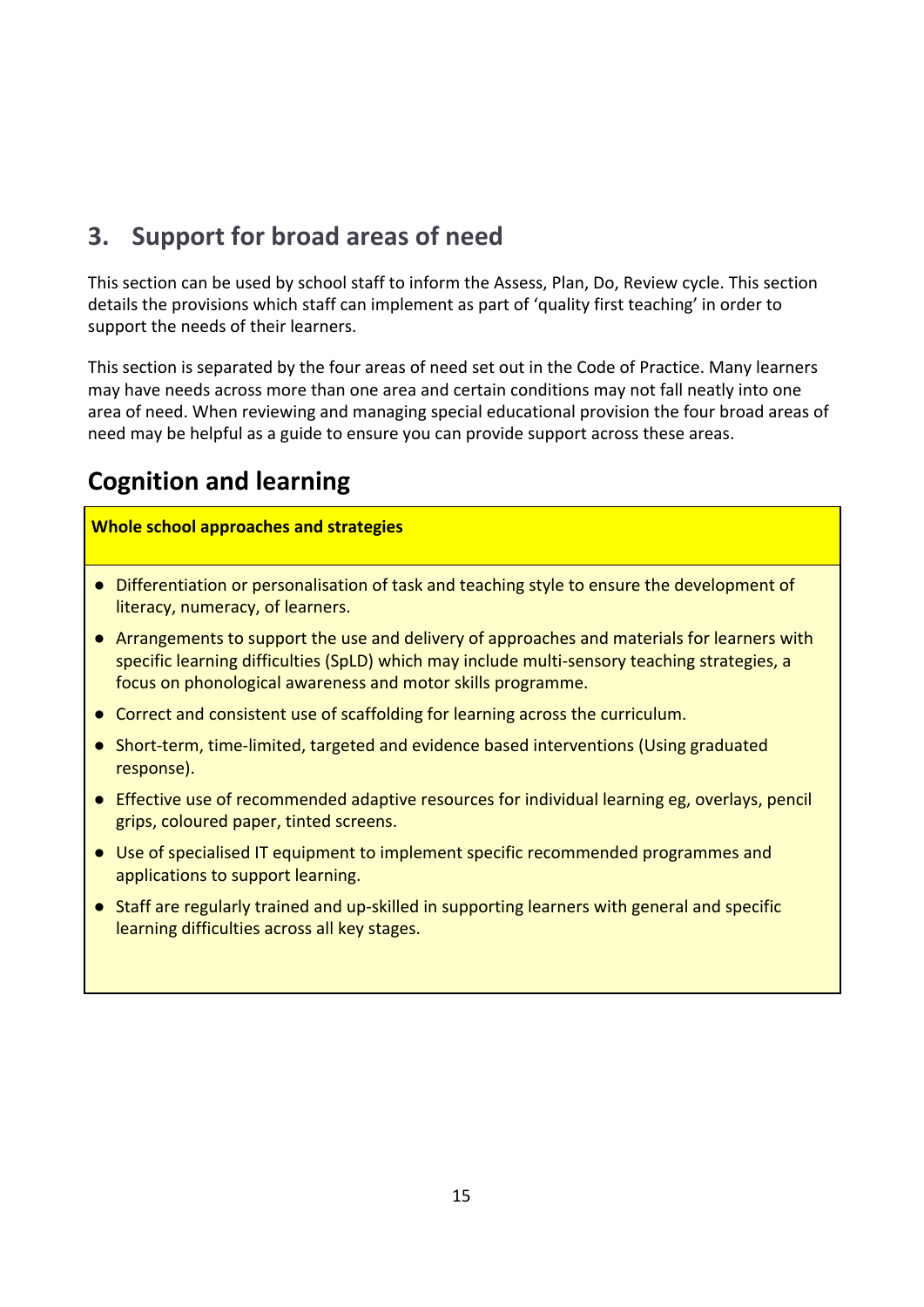| <b>Reasonable adjustments and quality first teaching strategies</b>                               |                                                                                                                                                                                                                                              |  |
|---------------------------------------------------------------------------------------------------|----------------------------------------------------------------------------------------------------------------------------------------------------------------------------------------------------------------------------------------------|--|
| <b>Identified barrier and/or</b><br>need                                                          | Provision and/or strategies: approaches, adjustments and specific<br>interventions expected to be made by settings according to the<br>ages and stages of the learners                                                                       |  |
| <b>Difficulties with learning:</b><br>Such as despite appropriate<br>differentiation, making less | Adjustment, modification and differentiation of the curriculum,<br>$\bullet$<br>for identified areas of need to enable the learner to fully access<br>the curriculum.                                                                        |  |
| than expected progress over<br>time across the curriculum                                         | To identify the area of need for the young learner, using<br>$\bullet$<br>relevant assessment tools and classroom observations.                                                                                                              |  |
| and/or working below age<br>related expectations                                                  | • To set and review specific achievable SMART targets with the<br>young person, shared with all teaching staff, parents and carers.                                                                                                          |  |
|                                                                                                   | • Meta-cognition approaches: learning to learn eg, by trying to<br>understand the learner's difficulty and asking them what helps.                                                                                                           |  |
|                                                                                                   | • Instructions broken into manageable chunks and given in<br>sequence, using simplified language when needed.                                                                                                                                |  |
|                                                                                                   | • Use of a visual planner to support the organisation of written<br>work.                                                                                                                                                                    |  |
|                                                                                                   | • Visual cues and prompts use to ensure learner is engaged in<br>active listening and looking and is ready to learn.                                                                                                                         |  |
|                                                                                                   | • To ensure the teacher has a strong awareness of additional<br>processing needs for some learners to engage and respond.                                                                                                                    |  |
|                                                                                                   | • Pre-teaching: eg, provision of a teacher or teaching assistant to<br>help prepare the learner for the new subject specific<br>vocabulary.                                                                                                  |  |
|                                                                                                   | Explicit explanation of success criteria for learning.                                                                                                                                                                                       |  |
|                                                                                                   | • Provision of reasonable adjustments should be appropriate to<br>the child's learning needs and not their chronological age.<br>Modified tracking and assessment tools should reflect the level<br>of differentiation and resources needed. |  |
|                                                                                                   | • Simple changes eg, font, coloured paper, line spacing, lighting,<br>overlays, adaptation, and technology.                                                                                                                                  |  |
|                                                                                                   | • Ensure teaching staff can present relevant and recent evidence<br>of strategies used in differentiation as part of QFT.                                                                                                                    |  |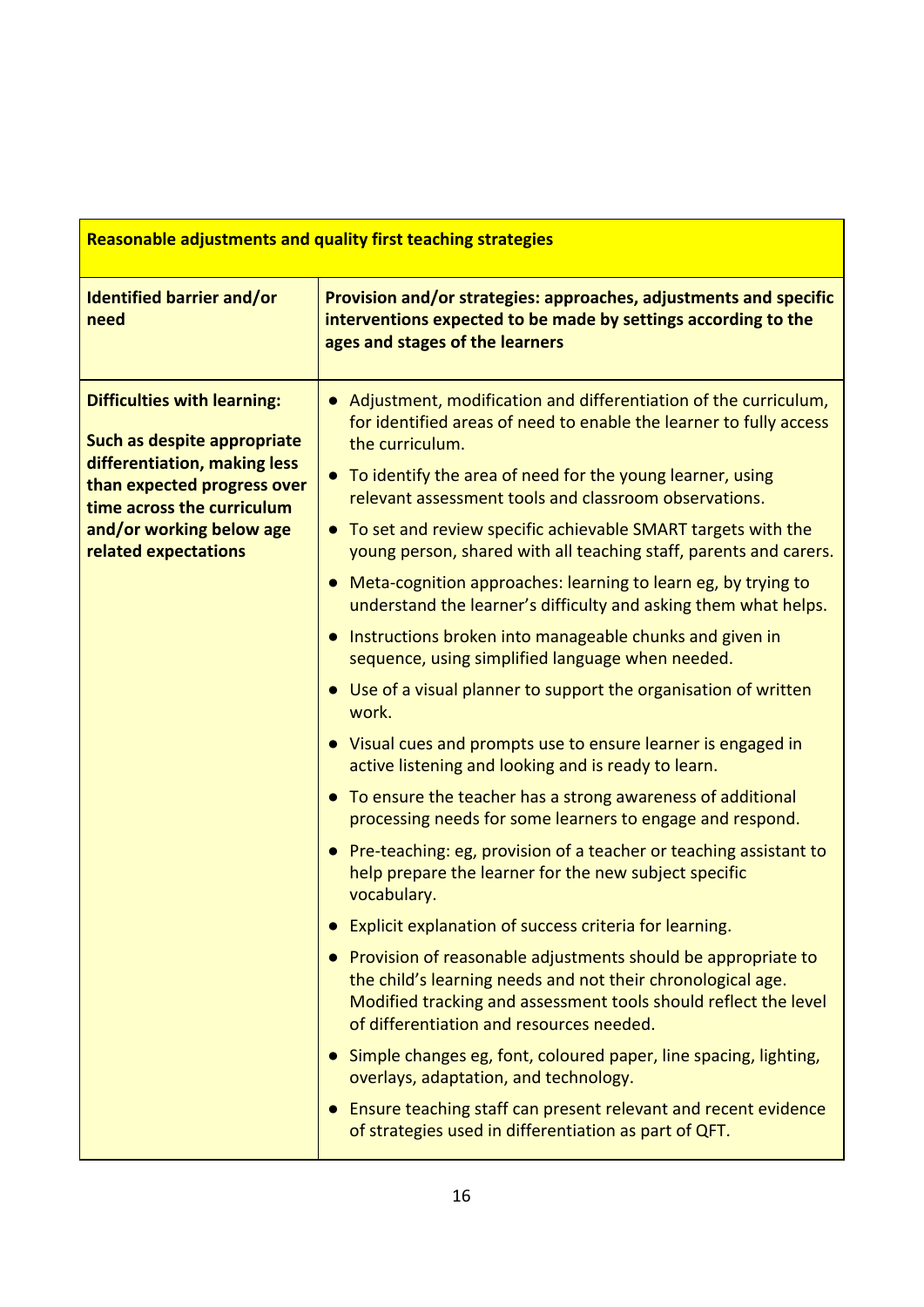| <b>Generalised learning</b><br>difficulties such as<br>difficulties across the<br>curriculum but with some<br>areas of strength. Learners<br>with an uneven profile of<br>skills and attainment | • Adjustment, modification and differentiation of the curriculum,<br>for identified areas of need to enable the learner to fully access<br>the curriculum.                                |
|-------------------------------------------------------------------------------------------------------------------------------------------------------------------------------------------------|-------------------------------------------------------------------------------------------------------------------------------------------------------------------------------------------|
|                                                                                                                                                                                                 | Meta-cognition approaches: learning to learn eg, by trying to<br>understand the learner's difficulty and asking them what helps<br>(learner's voice).                                     |
|                                                                                                                                                                                                 | • Consistent planning and tracking of all additional support<br>accessible to all teaching adults, and used in conjunction with<br>learning at home.                                      |
|                                                                                                                                                                                                 | Evidence based interventions to develop skills eg, spelling,<br>handwriting, literacy, numeracy.                                                                                          |
|                                                                                                                                                                                                 | • Active learning, concrete, pictorial and pragmatic approach to<br>learning through effective interventions, focusing on the<br>individual's strengths to overcome barriers to learning. |
|                                                                                                                                                                                                 | Intervention will work on SMART targets that give the learner<br>the required tools to be included in learning alongside their<br>peers in the classroom.                                 |
|                                                                                                                                                                                                 | Emphasis on activities designed to develop skills which will<br>support them to become independent learners.                                                                              |
|                                                                                                                                                                                                 | • Prioritising support to manage self-esteem by celebrating<br>individual's strengths, successes and develop resilience.                                                                  |
|                                                                                                                                                                                                 | Use of structured resources such as precision teaching methods<br>to target specific learning goals. For example Toe by Toe, Nessy,<br>adaptive IT resources, Lexia, Word Shark.          |
|                                                                                                                                                                                                 | Ensure teaching staff can present relevant and recent evidence<br>of strategies used during structured interventions both within<br>class and on an individual basis.                     |
| <b>Specific learning difficulties</b><br>affecting one or more-aspect                                                                                                                           | Ensure the voices of learner, parent or carer are included in all<br>stages of planning                                                                                                   |
| of learning, eg, literacy,<br>numeracy difficulties or<br>specific language<br>impairment                                                                                                       | Inclusive teaching practice, with a balance of specific learning<br>programmes and group work with peers                                                                                  |
|                                                                                                                                                                                                 |                                                                                                                                                                                           |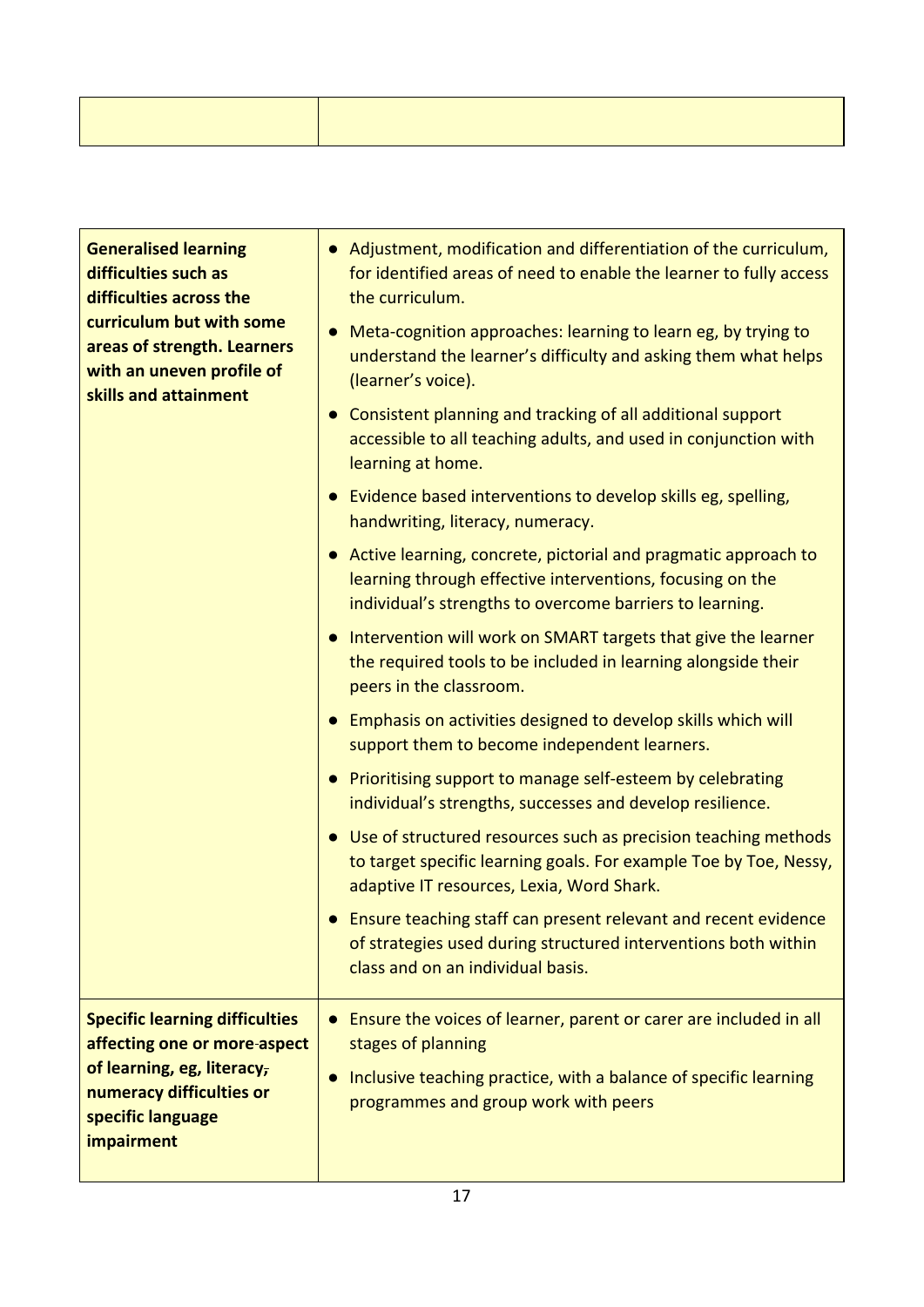| For all areas of need any<br>provision or support should<br>be provided in line with the<br>needs of the learner and is<br>not dependant on any<br>formal diagnosis | • Potential investigation to identify learning needs by external<br>professionals<br>Ensure teaching staff can present relevant and recent evidence<br>of reviewed interventions to support referrals to external<br>agencies                                |
|---------------------------------------------------------------------------------------------------------------------------------------------------------------------|--------------------------------------------------------------------------------------------------------------------------------------------------------------------------------------------------------------------------------------------------------------|
|                                                                                                                                                                     | • Staff will have been informed of what strategies or approaches<br>to use in line with advice from external assessments or<br>consultation. This may include using adaptive teaching<br>resources or making modifications to their learning<br>environment. |
|                                                                                                                                                                     | • Staff will have received thorough training to ensure they have<br>both the skills and resources to implement specialist<br>programmes of support                                                                                                           |

#### <span id="page-20-0"></span>**Communication and interaction**

- Whole school awareness and understanding of the children's or young person's communication and interaction needs.
- Learners will access strategies and resources typically available in the ordinary classroom, with an emphasis on visual teaching aids to support learning and social activities
- Tasks may need to be differentiated by level, outcome, pitch, pace and grouping. Aspects of structured teaching might be helpful
- Staff are skilled in adjusting the pace and order of activities to maintain interest and attention.

| Reasonable adjustments and quality first teaching strategies                   |                                                                                                                                                                                                         |
|--------------------------------------------------------------------------------|---------------------------------------------------------------------------------------------------------------------------------------------------------------------------------------------------------|
| <b>Identified barrier</b><br>and/or need                                       | Provision and/or strategies: approaches, adjustments and specific<br>interventions expected to be made by settings according to the ages<br>and stages of the learners                                  |
| <b>Difficulties expressing</b><br>themselves and being<br>understood by others | Model language for the learner, focusing on key words or<br>vocabulary.<br>Deliver individual or small group language sessions using<br>evidence-based interventions focusing on vocabulary, word level |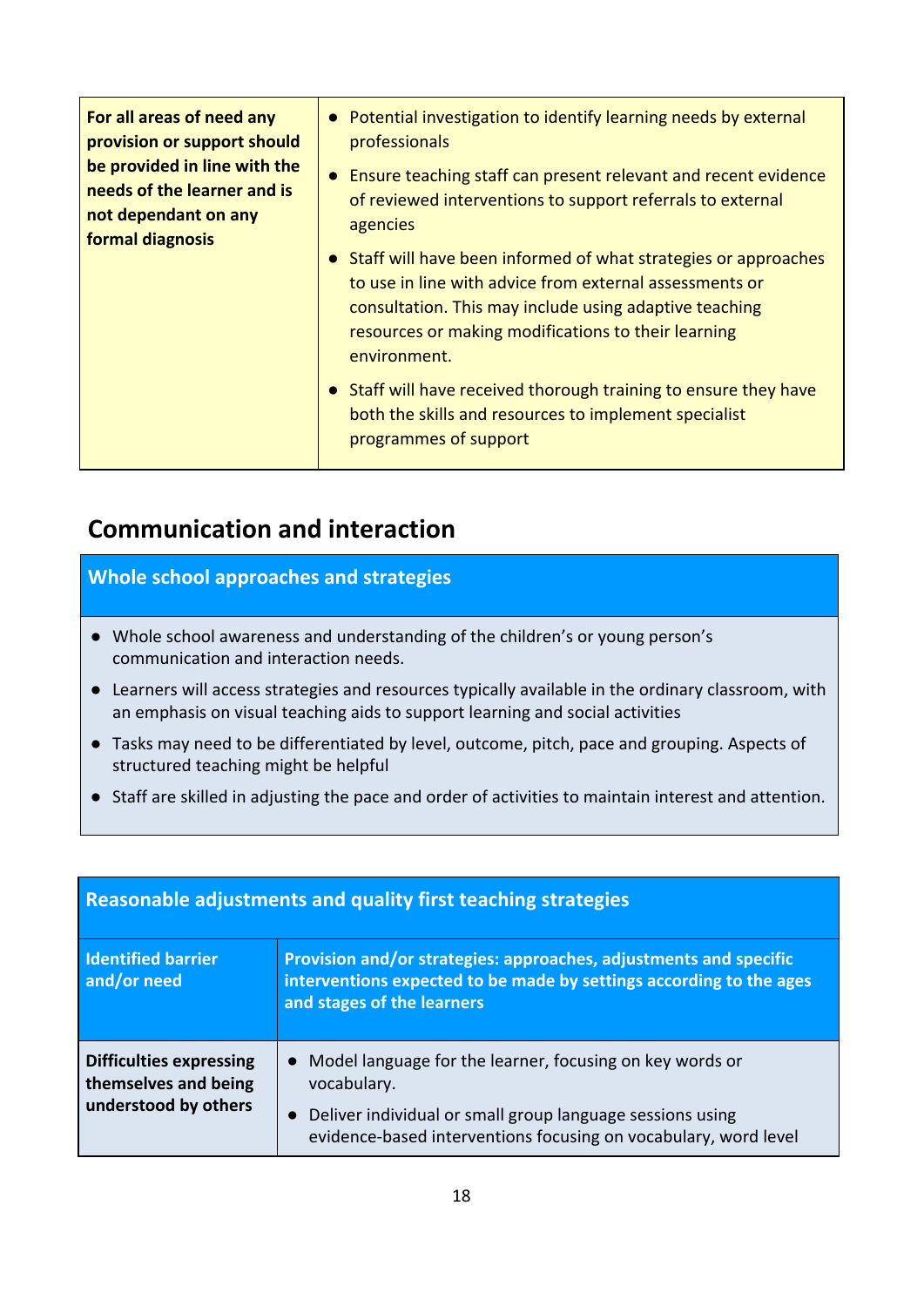| work, social communication organisational skills eg, early language<br>stimulation programme, I Talk.                                               |
|-----------------------------------------------------------------------------------------------------------------------------------------------------|
| Implement a language programme devised by a speech and<br>language therapist (SALT) or via use of CYPIT toolkit.                                    |
| Allow time for learners to process and respond eg, use the 10<br>second rule.                                                                       |
| Introduce a variety of language through rhymes, songs.                                                                                              |
| Support and encourage the learner's attempts to speak.                                                                                              |
| Provide an additional method of communicating eg, use of ICT,<br>symbol communication eg, Makaton, Picture Exchange<br>Communication System (PECS). |
|                                                                                                                                                     |

| <b>Difficulties</b><br>comprehending words<br>spoken to them | • Key words and vocabulary should be emphasised when speaking.<br>• Tailor the number of information carrying words included in spoken<br>instructions to the amount the learner is able to comprehend.       |
|--------------------------------------------------------------|---------------------------------------------------------------------------------------------------------------------------------------------------------------------------------------------------------------|
|                                                              | Use a delivery style tailored to the learner's needs eg, 'bossy talk'<br>(give name and clear short instruction) or language modification<br>techniques such as speaking slowly to allow time for processing. |
|                                                              | • Use a range of multi-sensory approaches to support spoken<br>language and key vocabulary eg, symbols, visual timetables, role<br>play, artefacts, concrete artefacts.                                       |
|                                                              | Allow time for the children to process the information.                                                                                                                                                       |
|                                                              | • Show learners how to clarify the meaning of spoken language eg,<br>use visual feedback system to demonstrate whether information has<br>been understood.                                                    |
|                                                              | Minimise auditory distractions in the environment.                                                                                                                                                            |
|                                                              | • Gain the learner's attention before speaking to them $-$ use the<br>learner's name or agreed cue.                                                                                                           |
|                                                              | • Ensure the learner's hearing has been tested by the appropriate<br>medical professional.                                                                                                                    |
|                                                              | Use pre-teaching of topic vocabulary.                                                                                                                                                                         |
|                                                              | Use of first, then, next                                                                                                                                                                                      |
|                                                              | Use Now (you are doing this) and Next (you are going to be doing<br>that) boards to give the student a clear understanding of their<br>routine.                                                               |
|                                                              | Allow access to an oral language modifier for assessments.                                                                                                                                                    |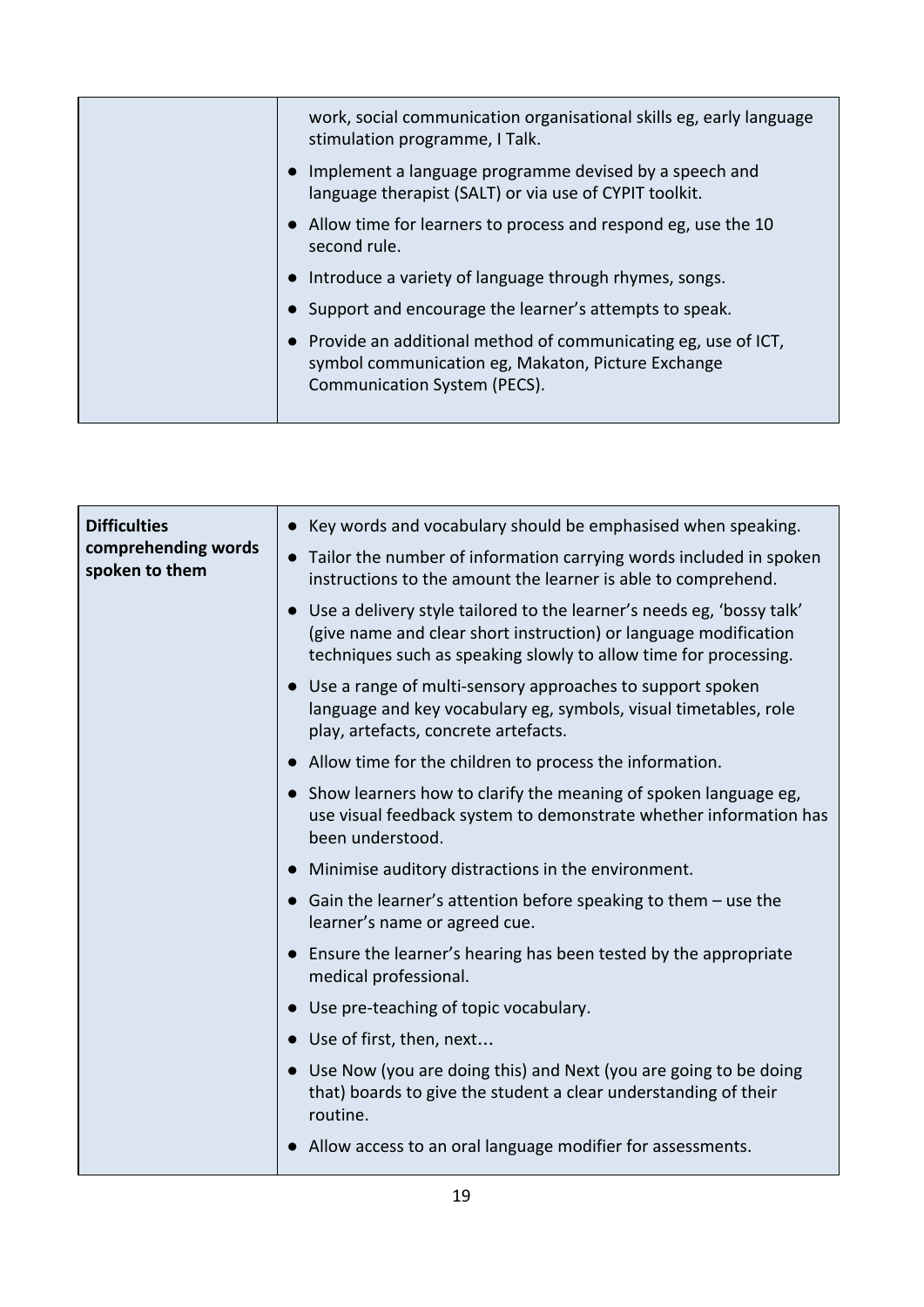|                                                                                                            | Display photographs of staff with names around the school.                                                                                                                                                                                                                                                                                                                                                                                                                                                                               |
|------------------------------------------------------------------------------------------------------------|------------------------------------------------------------------------------------------------------------------------------------------------------------------------------------------------------------------------------------------------------------------------------------------------------------------------------------------------------------------------------------------------------------------------------------------------------------------------------------------------------------------------------------------|
| Difficulties with peer<br>relationships,<br>understanding and/or<br>using social rules of<br>communication | Model or role play social situations for the learner.<br>Use of individual or small group sessions designed to provide the<br>learner with an understanding of social norms and develop their<br>social skills eg, Attention Autism, Circle of Friends, Comic Strip<br>conversations, Helping Young children to Speak with Confidence,<br>Social Stories, Time to Talk.<br>Use prompts to encourage the pupil to use appropriate means of<br>communicating eg, symbols, signing systems.<br>Provide clear communication of expectations. |

| <b>Difficulties with</b><br>language and<br>communication | • Gain the learner's attention before speaking to them (use the<br>learner's name or agreed cue), followed by a simple instruction eg,<br>'Jack, stop'.<br>Minimise use of abstract language (avoid sarcasm and figures of<br>speech) and use literal language.<br>• Supplement spoken language with symbol communication eg,<br>Picture Exchange Communication System (PECS).<br>• Be mindful of your body language - 70% of what we communicate is<br>non-verbal.<br>• Be aware of what would be an appropriate tone of voice eg, calm,<br>not too loud.<br>• Be aware of what would be an appropriate environment, consider<br>noise, room temperature, lighting and room layout.<br>Be aware of use of language - some learners may need a language<br>rich environment, others may need it to be kept simple.<br>Use photos to talk through what events may occur in the future. |
|-----------------------------------------------------------|---------------------------------------------------------------------------------------------------------------------------------------------------------------------------------------------------------------------------------------------------------------------------------------------------------------------------------------------------------------------------------------------------------------------------------------------------------------------------------------------------------------------------------------------------------------------------------------------------------------------------------------------------------------------------------------------------------------------------------------------------------------------------------------------------------------------------------------------------------------------------------------|
| <b>Difficulties with</b><br>imagination                   | • Use role play, drama and props (eg, puppets) to aid the<br>development of the learner's imagination.<br>Read stories to and with the learner.                                                                                                                                                                                                                                                                                                                                                                                                                                                                                                                                                                                                                                                                                                                                       |
| <b>Anxiety in busy</b><br>unpredictable<br>environments   | Prepare learner for change of activity or routine.<br>Undertake small group and one-to-one tasks with the learner.<br>Aim to create a calm and predictable learning environment.                                                                                                                                                                                                                                                                                                                                                                                                                                                                                                                                                                                                                                                                                                      |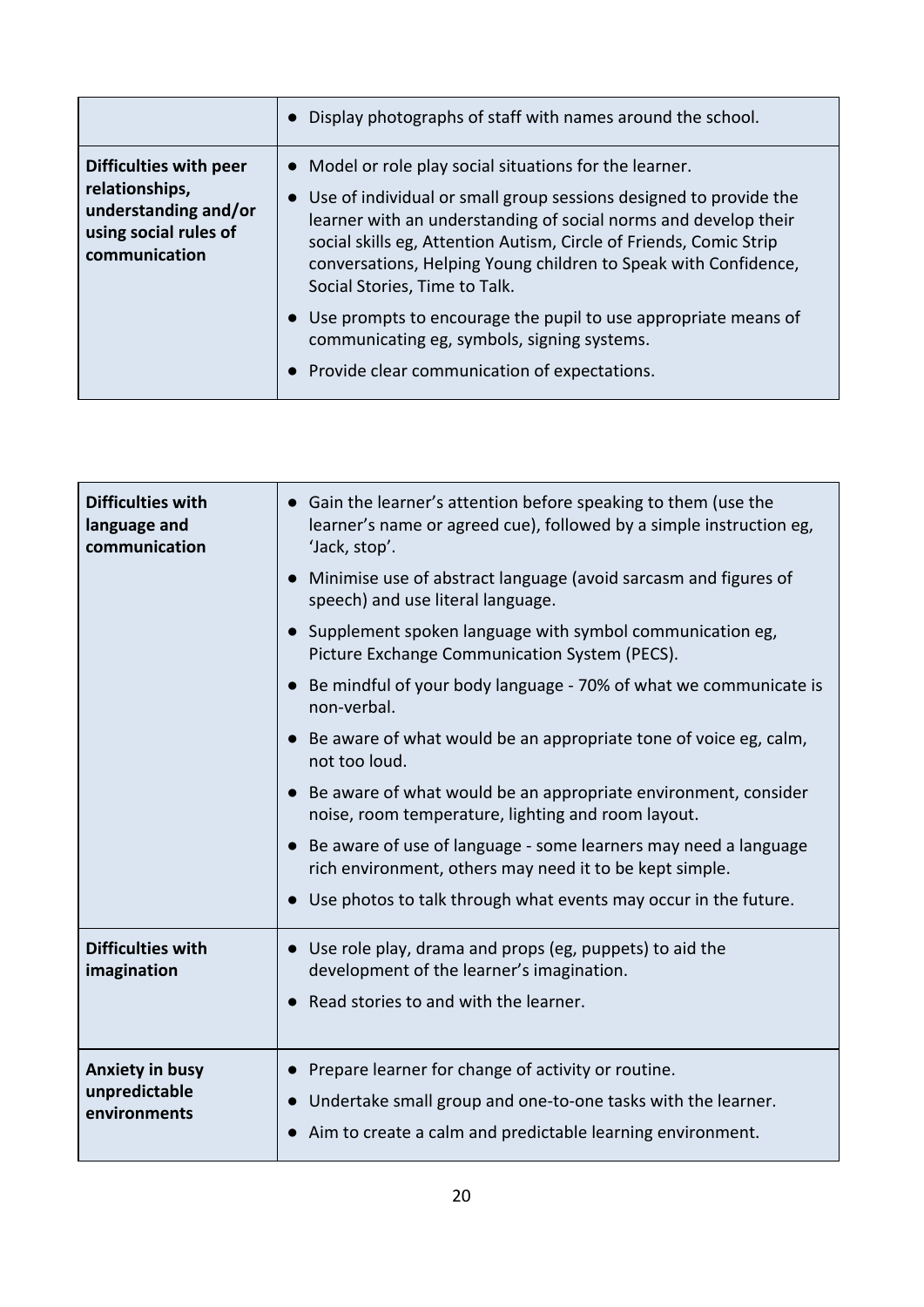|                                                                                                    | Clearly communicate expectations and boundaries.<br>Use a visual timetable.<br>• Provide the learner with regular mentor support which may include<br>adults or peers.                                                                                                                                                                                                                                                                                                                                                                                                                                                                                                                                                                                                                                                                                                                                                                                                        |
|----------------------------------------------------------------------------------------------------|-------------------------------------------------------------------------------------------------------------------------------------------------------------------------------------------------------------------------------------------------------------------------------------------------------------------------------------------------------------------------------------------------------------------------------------------------------------------------------------------------------------------------------------------------------------------------------------------------------------------------------------------------------------------------------------------------------------------------------------------------------------------------------------------------------------------------------------------------------------------------------------------------------------------------------------------------------------------------------|
| Sensitivity to sensory<br>stimuli                                                                  | • Use sensory breaks and snacks.<br>Be flexible with uniform policy.<br>Consider the learning environment eg, noise, room temperature,<br>visual stimuli, proximity.<br>Have a flexible approach to transitions eg, between lessons and to<br>and from school.<br>Provide the learner with access to a safe haven to prevent them<br>becoming overwhelmed.                                                                                                                                                                                                                                                                                                                                                                                                                                                                                                                                                                                                                    |
| <b>Physical outbursts</b><br>causing harm to others<br>and/or to self and/or<br>damage to property | • Use a consistent approach to managing individuals with 'reasonable<br>adjustments' made.<br>Try to understand the function or purpose of the behaviour eg,<br>$\bullet$<br>consider exceptions when this behaviour does not occur and use<br>ABC charts to identify potential triggers of the behaviour.<br>Communicate with families and staff about what might be<br>happening at home (eg, divorce, bereavement, illness) and<br>strategies that work or do not work for the learner.<br>• Agree a plan of action with parents and carers with regards to<br>physical intervention.<br>Develop a risk management or reintegration plan where<br>appropriate.<br>Implement preventative and de-escalation strategies eg, time out<br>card.<br>Provide the learner with access to a safe haven which can be used to<br>reflect and de-escalate.<br>Deliver interventions focusing on resilience, regulating and<br>expressing emotions eg, the incredible fivepoint scale. |
| Limited attention span<br>compared to<br>developmentally<br>appropriate milestones                 | • Provide the learners with regular, short breaks.<br>Chunk subject matter and break tasks down.<br>$\bullet$<br>Use visual timetables.<br>Use backward chaining: chain parts of the task together eg, allow<br>the learner an opportunity to complete the end steps of tasks so<br>they experience success and encourage the pupil to gradually                                                                                                                                                                                                                                                                                                                                                                                                                                                                                                                                                                                                                              |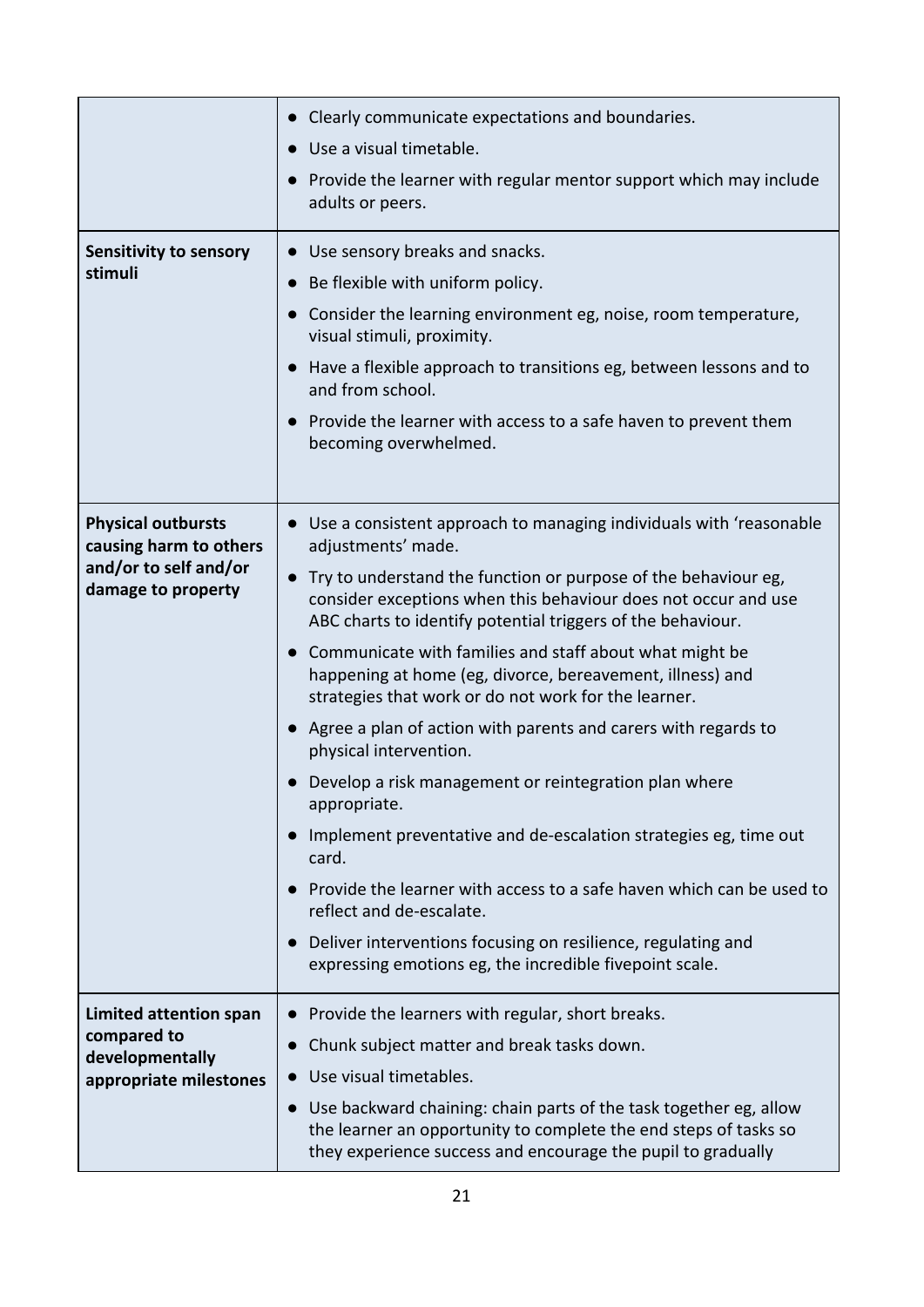| complete more of the final steps of the exercise, until they can<br>undertake the whole activity.          |
|------------------------------------------------------------------------------------------------------------|
| • Gain the learner's attention before speaking to them: use the<br>learner's name or agreed cue.           |
| Ensure the learner has understood the instruction by asking them to<br>state what they are expected to do. |
| • Use timers so learners know they only have to focus for a<br>comfortable amount of time.                 |
| • Use individualised timetables.                                                                           |
| • Rules of good listening displayed, taught, modelled and regularly<br>reinforced.                         |
|                                                                                                            |

| <b>Difficulties expressing</b><br>themselves and being<br>understood by others | Model language for the learner, focusing on key words and<br>vocabulary.                                                                                                                                                              |
|--------------------------------------------------------------------------------|---------------------------------------------------------------------------------------------------------------------------------------------------------------------------------------------------------------------------------------|
|                                                                                | Deliver individual or small group language sessions using<br>evidence-based interventions focusing on vocabulary, word level<br>work, social communication organisational skills eg, early language<br>stimulation programme, I Talk. |
|                                                                                | Implement a language programme devised by a speech and<br>language therapist (SALT) or via use of CYPIT toolkit.                                                                                                                      |
|                                                                                | Allow time for learner to process and respond eg, use the 10 second<br>rule.                                                                                                                                                          |
|                                                                                | Introduce a variety of language through rhymes, songs.                                                                                                                                                                                |
|                                                                                | Support and encourage the learner's attempts to speak.                                                                                                                                                                                |
|                                                                                | Provide an additional method of communicating eg, use of ICT,<br>symbol communication e.g. Makaton, Picture Exchange<br>Communication System (PECS).                                                                                  |
|                                                                                |                                                                                                                                                                                                                                       |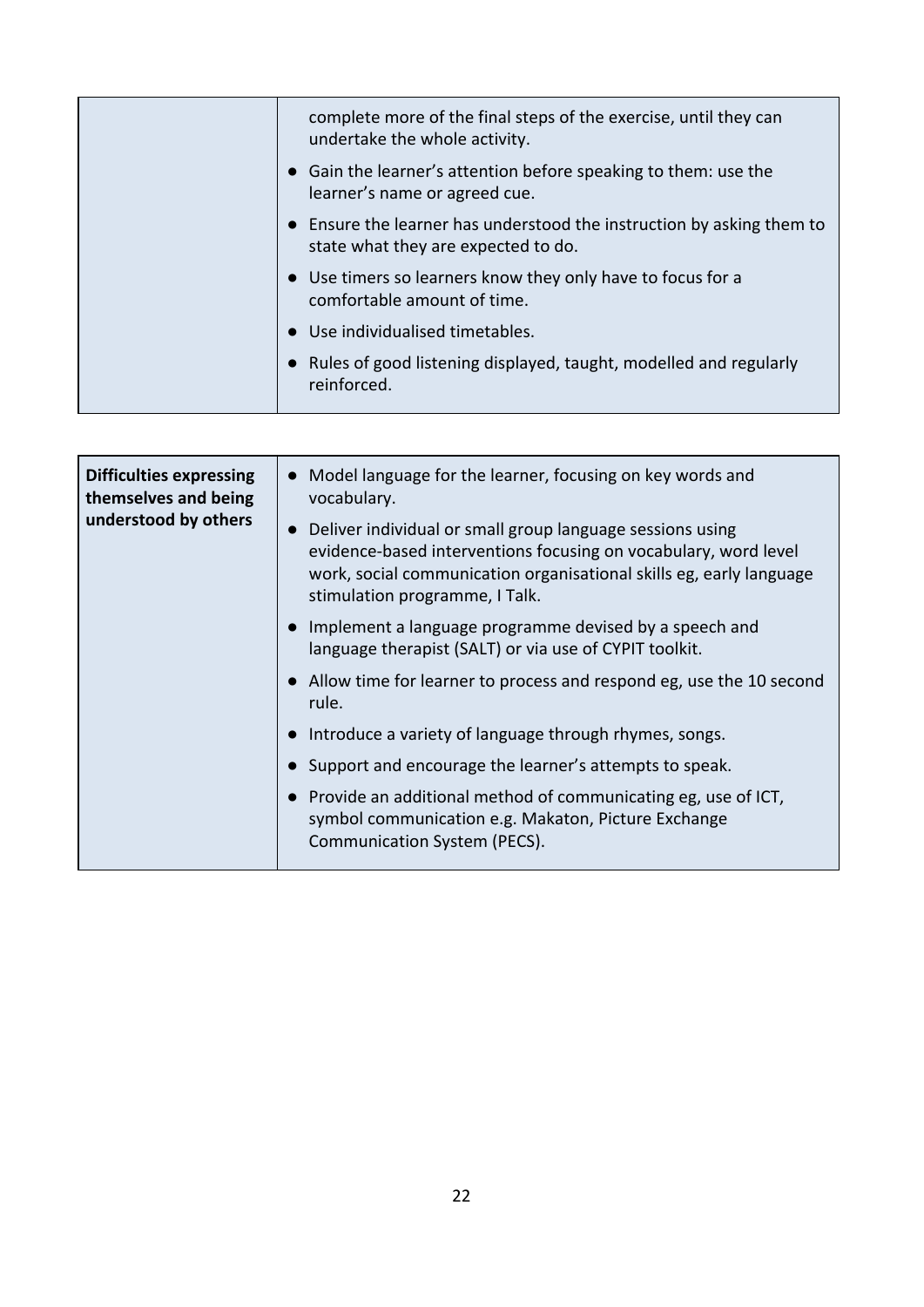## <span id="page-25-0"></span>**Social emotional mental health**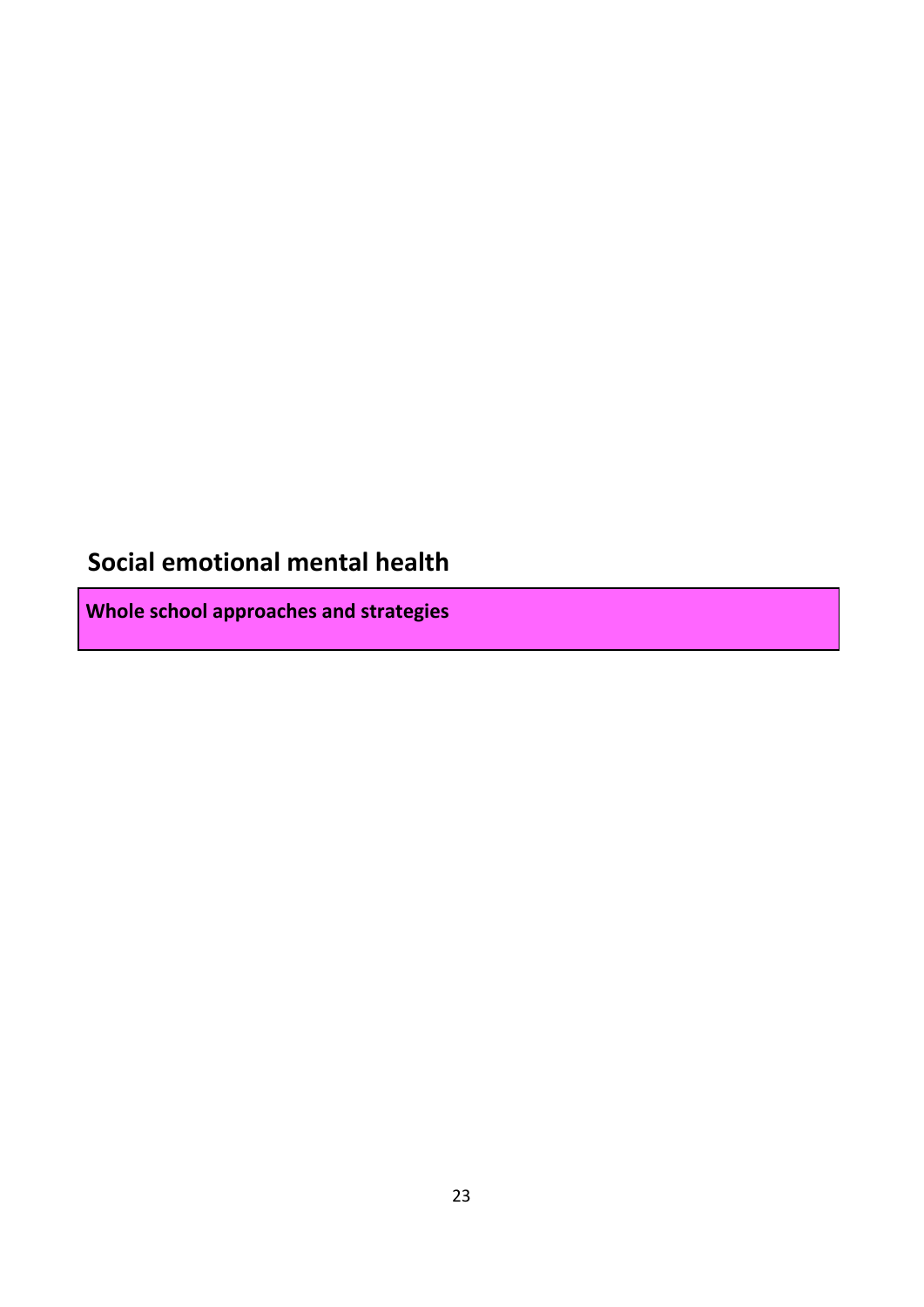**The successful inclusion of children and young people with a SEMH is largely determined by a school's whole school approach to meeting these needs and reducing barriers to learning,**

- Use of whole school approaches to promote wellbeing and resilience of learner makes a significant difference.
- A behaviour policy underpinned by a clear inclusive ethos and values is essential, supplemented by effective classroom practice.
- Settings should assess SEMH needs to help staff understand the barriers to learning that learners face.
- Learning needs should also be reviewed using school's own screening or assessment tools or external advice to ensure that any SEMH needs or behavioural difficulties are not caused by an unmet learning need or communication difficulty.
- The use of restorative approaches to build, maintain and repair relationships is required with a focus on anti-bullying work.
- The identification of a key adult to build positive and trusting relationships with pupils with a SEMH difficulty is invaluable.
- The resilience of the staff is also important, and support needs to be available for staff working with pupils with SEMH through group or individual supervision or opportunities to debrief at the end of the day and particularly after a significant incident.
- Emphasis on choice rather than control should underpin a behaviour policy with firm but flexible boundaries which provide certainty and consistency.
- Use curriculum time such as PSHE and Circle time to explicitly teaching de-escalation and self-management strategies. Building resilience is important for all learners but particularly those with a SEMH difficulty.
- Staff training is crucial. Particularly developing attachment aware strategies.

#### **Reasonable adjustments and quality first teaching strategies**

|      | Identified barrier and $\vert$ Provision and strategies: approaches, adjustments and specific |
|------|-----------------------------------------------------------------------------------------------|
| need |                                                                                               |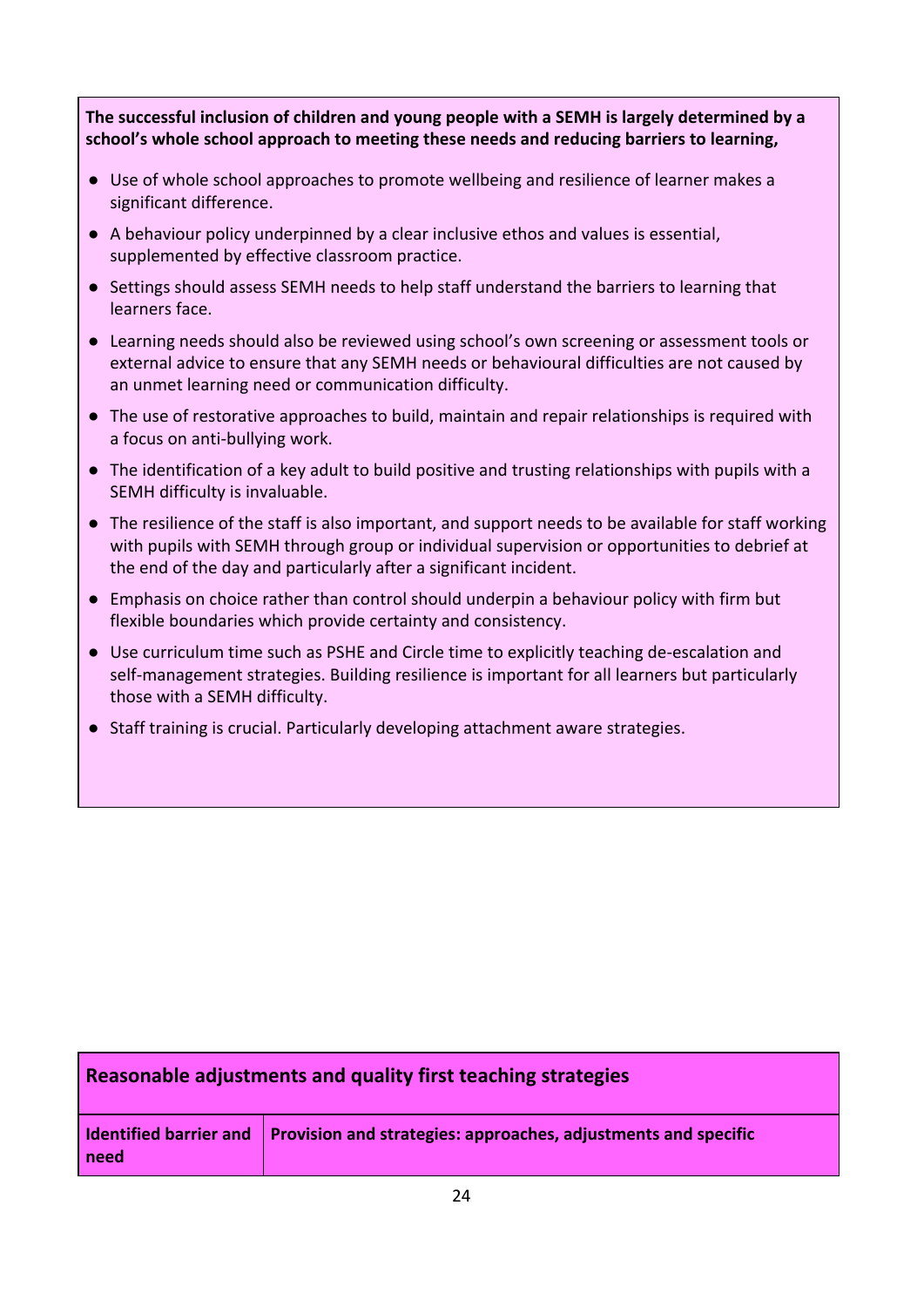|                                                                                                                                                                                                                         | interventions expected to be made by settings according to the ages<br>and stages of the learners                                                                                                                                                                                                                                                                                                                                                                                                                                                                                                                                                                                                                                                                                                                                                                                                                                                                                                                                                                                                                                                          |
|-------------------------------------------------------------------------------------------------------------------------------------------------------------------------------------------------------------------------|------------------------------------------------------------------------------------------------------------------------------------------------------------------------------------------------------------------------------------------------------------------------------------------------------------------------------------------------------------------------------------------------------------------------------------------------------------------------------------------------------------------------------------------------------------------------------------------------------------------------------------------------------------------------------------------------------------------------------------------------------------------------------------------------------------------------------------------------------------------------------------------------------------------------------------------------------------------------------------------------------------------------------------------------------------------------------------------------------------------------------------------------------------|
| <b>Environment: school</b><br>and classroom<br><b>Pupils with SEMH</b><br>need a learning<br>environment which<br>provides a safe space<br>to learn                                                                     | Classroom well organised and labelled (with picture symbols).<br>Keep learning spaces as clear from clutter as possible and consider if<br>$\bullet$<br>there is too much sensory stimulus or not enough.<br>Where possible, create a quiet area both for working and as a 'quiet<br>time' zone.<br>Ensure that tools and equipment are easily accessible and available for<br>use.<br>Allow pupils to have a safe place to store belongings and 'listening'<br>(fiddle) toys.<br>Provide alternative seating at carpet time, if this is a challenge.<br>Play calming music where appropriate.<br>• A safe space is important to have in the school, and in the classroom.<br>A popup tent with a security blanket can work well.<br>Are learners with SEMH needs seated in a way that meets their needs<br>$\bullet$<br>eg, away from windows, near a clear exit, etc. It is important this is<br>discussed with the learner.                                                                                                                                                                                                                             |
| <b>Knowing the learner</b><br>and having a positive<br>relationship<br><b>Pupils with SEMH</b><br>difficulties often do<br>not have a strong<br>sense of being<br>belonging and may<br>feel that they are<br>unlovable. | Take time to find learner's strengths and praise these - ensure that<br>the learner has opportunities to demonstrate their skills to maintain<br>self-confidence. 'Catch' the learner being good and emphasise<br>positives in front of other learners and staff (where appropriate).<br>Give the learner a classroom responsibility to raise self-esteem.<br>$\bullet$<br>Use learner's name and ensure you have their attention before giving<br><b>instructions</b><br>Make use of different seating and grouping arrangements for different<br>activities.<br>Personalise teaching where possible to reflect learner's interests.<br>Have a range of simple, accessible activities that the learner enjoys to<br>use as 'calming' exercises.<br>Legitimise movement by getting learner to take a message, collect an<br>item, use a 'listening toy' if necessary.<br>Listen to the learner, giving them an opportunity to explain their<br>behaviours.<br>Use restorative justice.<br>Refer learners regularly to the classroom code of conduct, whole class<br>targets and use consistently $-$ ensuring that supply staff apply same<br>consistency. |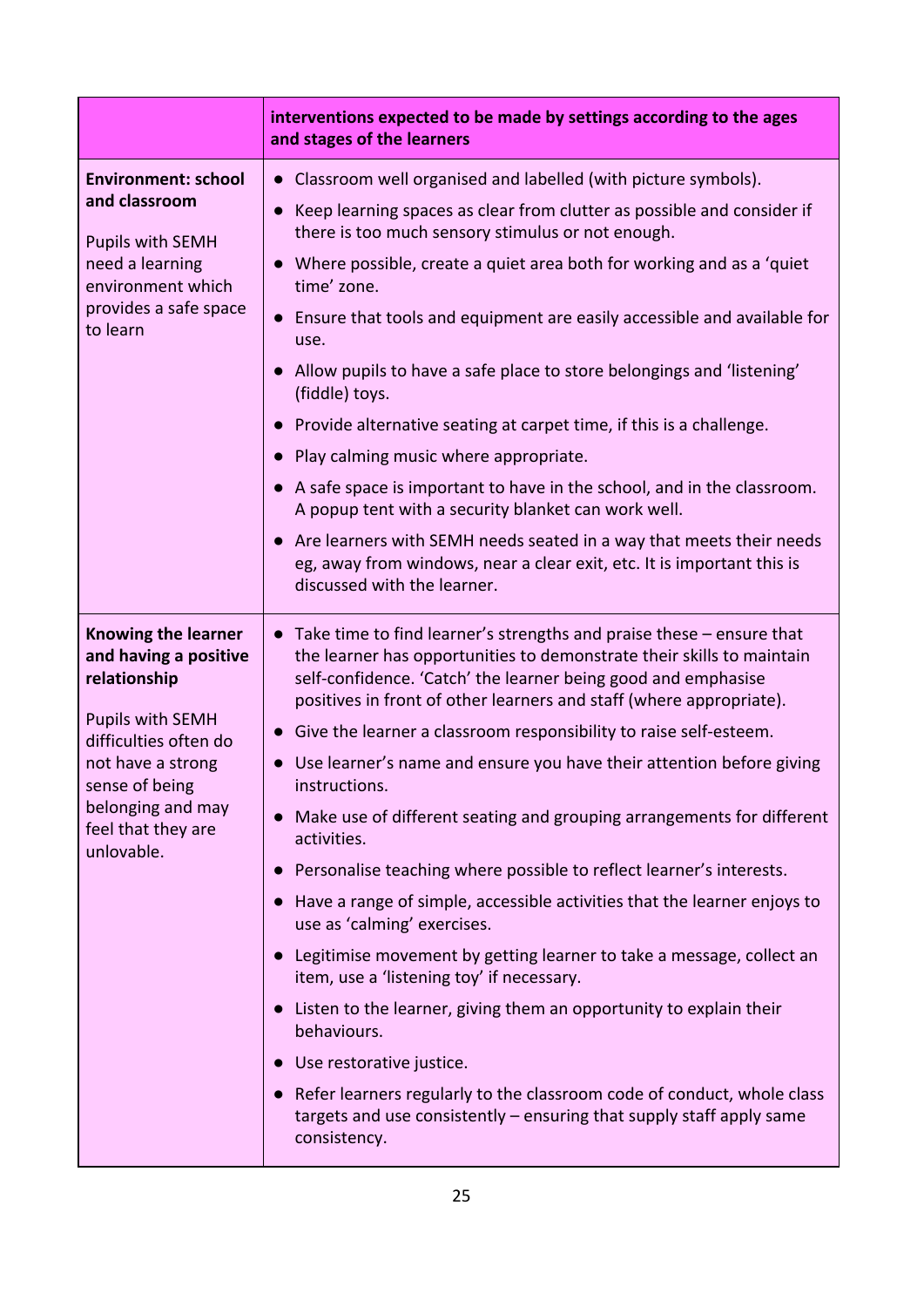|                                                                                                                                                                                                                       | • Look at patterns and triggers to identify what may be causing the<br>behaviours for example, an antecedents, behaviour and consequences<br>(ABC chart).                                                                                              |
|-----------------------------------------------------------------------------------------------------------------------------------------------------------------------------------------------------------------------|--------------------------------------------------------------------------------------------------------------------------------------------------------------------------------------------------------------------------------------------------------|
|                                                                                                                                                                                                                       | • Offer choices – both of which must be acceptable.                                                                                                                                                                                                    |
|                                                                                                                                                                                                                       | Liaison and collaboration with home is essential to understand the<br>wider picture.                                                                                                                                                                   |
|                                                                                                                                                                                                                       | Ensure that information is gathered from a range of agencies.                                                                                                                                                                                          |
|                                                                                                                                                                                                                       | Create a risk assessment which identifies triggers as well as<br>$\bullet$<br>preventative and de-escalation strategies. Use this as a part of a<br>behaviour support plan or pastoral support plan.                                                   |
|                                                                                                                                                                                                                       | Ensure that all information is shared with current school staff as well<br>$\bullet$<br>as for staff who don't know the pupil - new class or new school.                                                                                               |
|                                                                                                                                                                                                                       | Consider a buddy or peer mentoring.                                                                                                                                                                                                                    |
|                                                                                                                                                                                                                       | • Distraction techniques work well - find out what the learner is<br>interested in so that this is possible.                                                                                                                                           |
|                                                                                                                                                                                                                       | Are there underlying, as yet undiagnosed SEND such as a speech and<br>$\bullet$<br>language difficulty?                                                                                                                                                |
| Language<br><b>Pupils with SEMH</b><br>difficulties benefit<br>from staff who<br>maintain calm and<br>positive no matter<br>how challenging the<br>behaviour. This<br>ensures that they feel<br>safe and also a sense | • Communicate in a calm, clear manner. Think about what you say,<br>how you say it as well as how your body language may be perceived.                                                                                                                 |
|                                                                                                                                                                                                                       | Never use language which humiliates or embarrasses a pupil.<br>$\bullet$<br>Avoid using 'blame' or trying to make a learner feel guilty about<br>their behaviour.                                                                                      |
|                                                                                                                                                                                                                       | • Keep your language positive, particularly in the first 10 minutes.<br>Focus on engaging the learner rather than any low-level behaviour.                                                                                                             |
|                                                                                                                                                                                                                       | Make expectations for behaviour explicit by giving clear targets,<br>$\bullet$<br>explanations and modelling.                                                                                                                                          |
| of belonging                                                                                                                                                                                                          | Keep instructions, routines and rules short, precise and positive<br>$\bullet$                                                                                                                                                                         |
|                                                                                                                                                                                                                       | Praise is specific and named.<br>$\bullet$                                                                                                                                                                                                             |
|                                                                                                                                                                                                                       | Use a visual timer to measure and extend time on task – start small<br>$\bullet$<br>and praise, praise, praise.                                                                                                                                        |
|                                                                                                                                                                                                                       | • Teach learner how to use post-it notes for questions and ideas rather<br>than interruptions (when appropriate).                                                                                                                                      |
|                                                                                                                                                                                                                       | • Positive reinforcement of expectations through verbal scripts and<br>visual prompts.                                                                                                                                                                 |
|                                                                                                                                                                                                                       | Communicate positive achievements - no matter how small - with<br>$\bullet$<br>home and encourage home to do the same. Could be in the form of a<br>'Golden moments' or 'Good News' book or 'Good notes' to be<br>collected in a small plastic wallet. |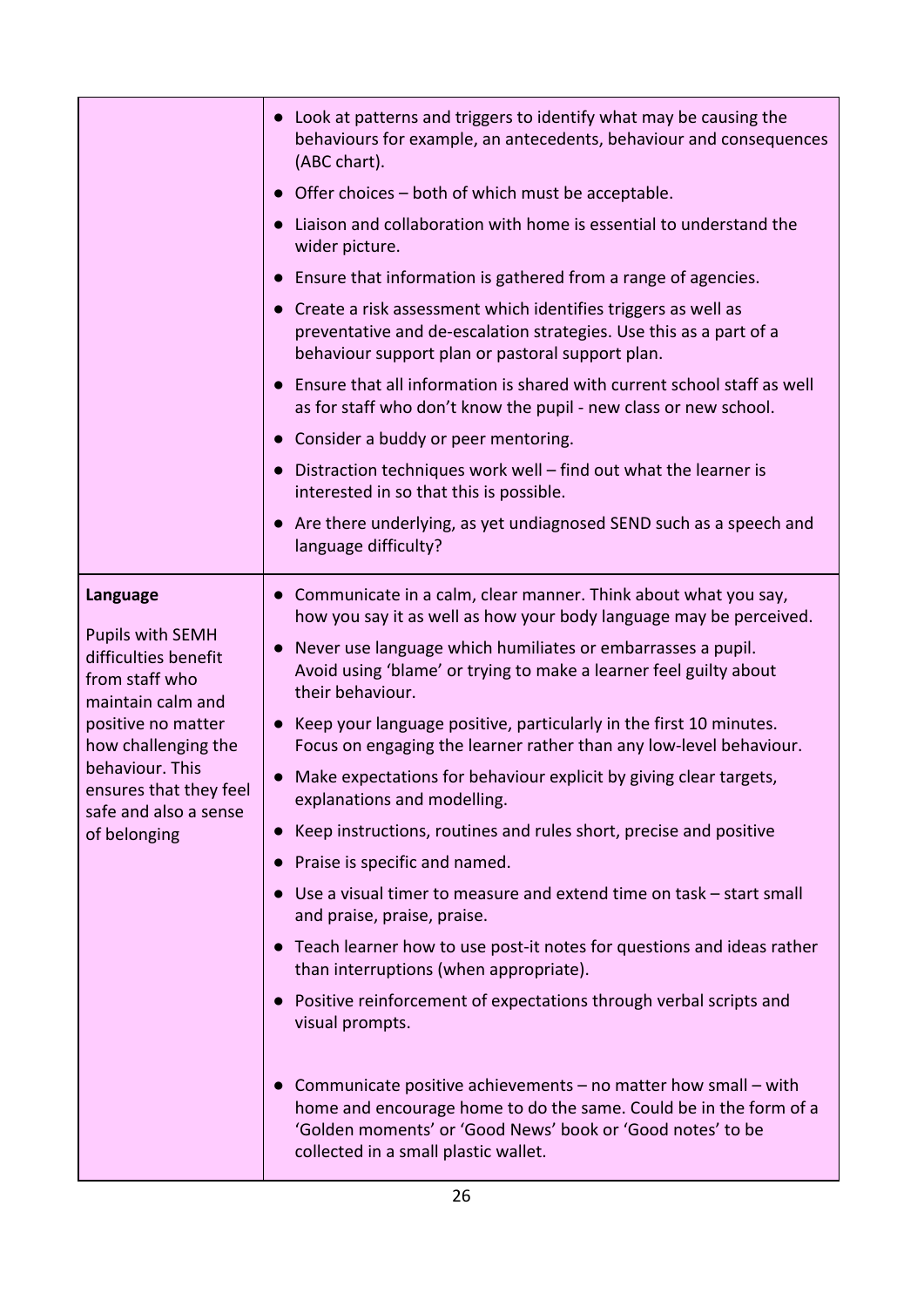|                                                                                         | • Give a set time for written work and do not extend into playtime to<br>'catch up' - the learner will need these breaks.            |
|-----------------------------------------------------------------------------------------|--------------------------------------------------------------------------------------------------------------------------------------|
|                                                                                         | Humour is often a great way to de-escalate a situation but ensure that<br>$\bullet$<br>this is never sarcasm.                        |
|                                                                                         | Avoid reprimanding a learner in front of the class or in public.<br>$\bullet$                                                        |
|                                                                                         | Be mindful of not talking too much. When a learner is in a heightened<br>state, their ability to listen is diminished.               |
|                                                                                         | Never threaten a consequence which is impossible to enforce.                                                                         |
| <b>Accessing the</b><br>curriculum: teaching<br>and Learning<br><b>Pupils with SEMH</b> | Create a climate within the classroom where making mistakes is<br>positive and okay.                                                 |
|                                                                                         | Clear lesson structure with learning objectives presented orally and<br>$\bullet$<br>visually.                                       |
| often feel incapable,                                                                   | Identify and build on a range of learning styles.                                                                                    |
| with low self-esteem.<br>They do not always<br>have the resilience to                   | Provide lots of opportunities for kinaesthetic learning eg, practical<br>activities, experiential learning, multi-sensory resources. |
| try something new                                                                       | Chunk instructions and support with visual cues.<br>$\bullet$                                                                        |
| and often do not<br>persevere if                                                        | Use interactive strategies eg, learners have cards or whiteboards to<br>hold up answers, come to the front to take a role, etc.      |
| something is<br>perceived as being<br>too difficult                                     | Activities and listening broken up with breaks for more kinaesthetic<br>$\bullet$<br>activities.                                     |
|                                                                                         | Ensure groupings provide positive role models.                                                                                       |
|                                                                                         | Provide visual timetables and task lists - may need to be for a short<br>period of time depending on the learner.                    |
|                                                                                         | Provide visual cues to support expectations.                                                                                         |
|                                                                                         | Give breaks between tasks and give legitimate 'moving around'<br>activities eg, Brain Gym, Wake Up and Shake Up, MIND Up.            |
|                                                                                         | Transition from whole class work to independent or group work is<br>taught, clearly signalled and actively managed.                  |
|                                                                                         | Training - ensure that you have all the knowledge you need to meet<br>the needs within your classroom.                               |
|                                                                                         |                                                                                                                                      |

| <b>Resources: including</b><br>the use of support<br>staff | • Ensure that your classroom assistants are planned for and used to<br>maximise learning.              |  |
|------------------------------------------------------------|--------------------------------------------------------------------------------------------------------|--|
|                                                            | • Focus on encouraging independent learning if possible or at least<br>always be working towards this. |  |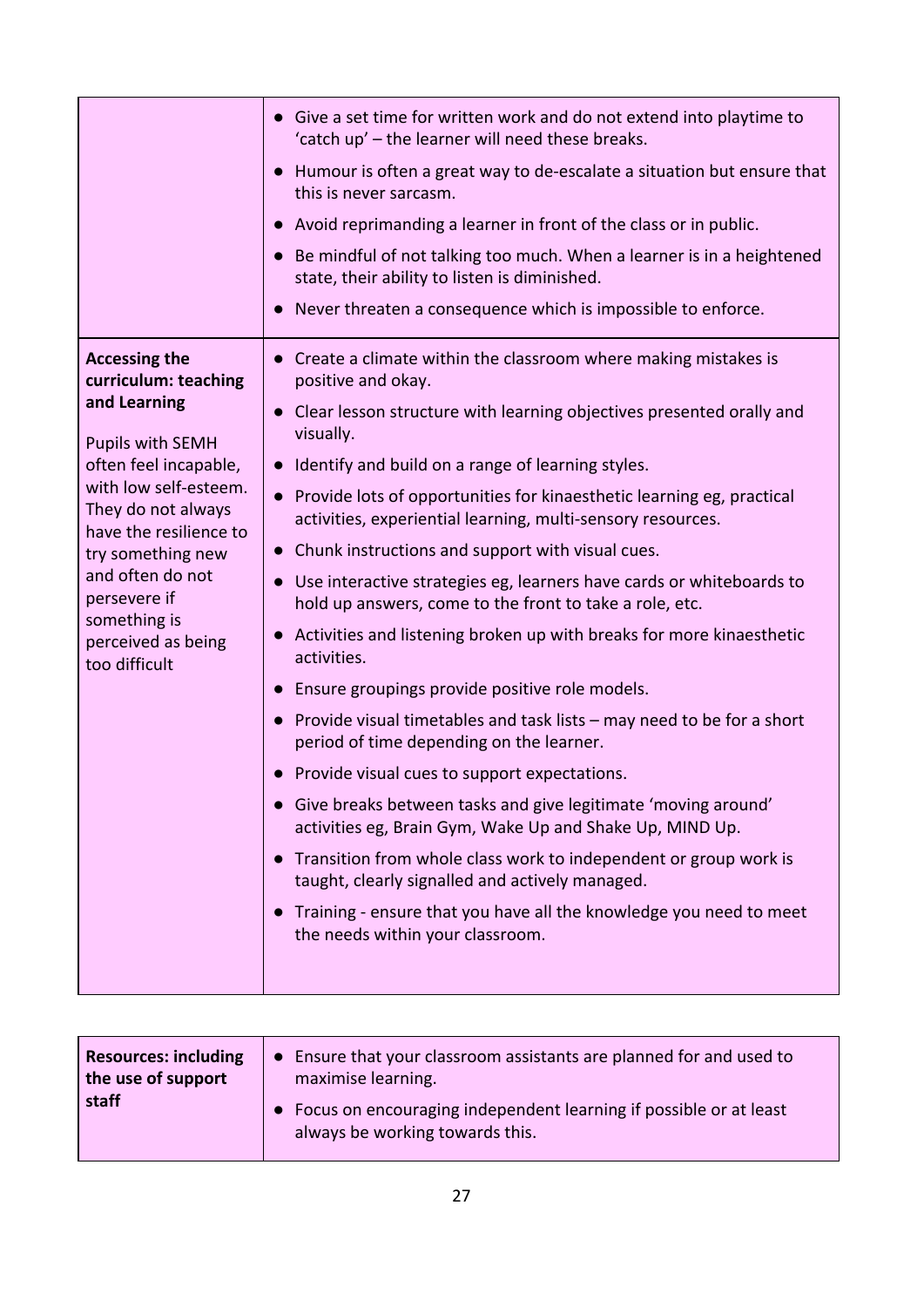| • Consider using baseline assessments which will baseline social and<br>emotional development such as the Boxall profile. |
|---------------------------------------------------------------------------------------------------------------------------|
| • For children with ADHD consider the use of resources such as a<br>'listening toy' or a sensory wobble cushion           |
| • Resources to support friendships and social communication such as a<br>'Circle of Friends'.                             |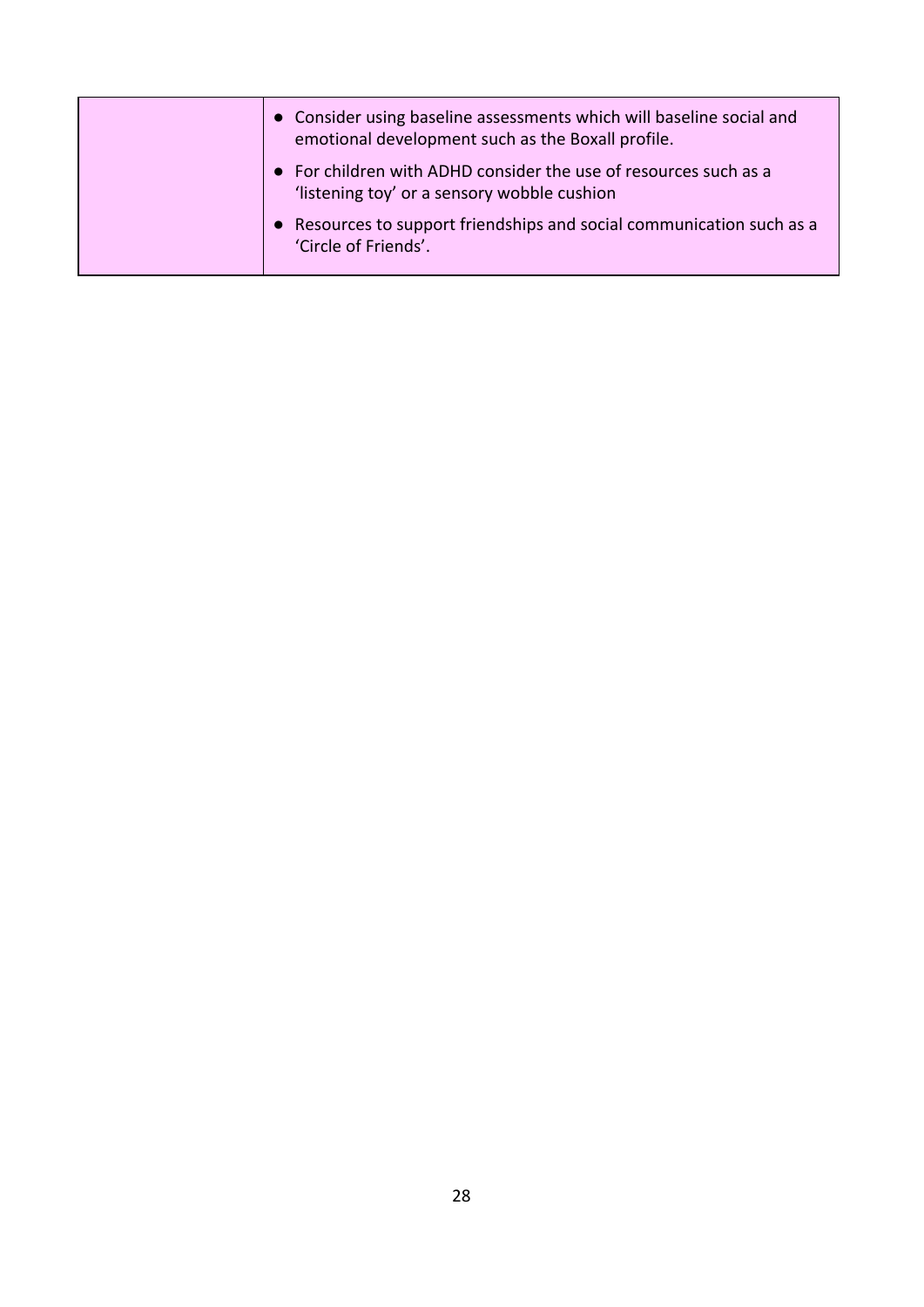## <span id="page-31-0"></span>**Sensory and/or physical needs**

- All staff are aware of individual learner's sensory or physical disability and implications in all teaching and learning environments.
- Favourable seating arrangements are identified.
- Staff are aware that for some learners, a sensory or physical disability could impact on their language and social interaction.
- Staff should encourage pupils to wear appropriate sensory equipment and use physical aids.
- Staff should ensure that all pupils have understood all instructions.

| Reasonable adjustments and quality first teaching strategies |                                                                                                                                                                                                          |
|--------------------------------------------------------------|----------------------------------------------------------------------------------------------------------------------------------------------------------------------------------------------------------|
| <b>Identified barrier</b><br>and/or need                     | Provision and/or strategies: approaches, adjustments and specific<br>interventions expected to be made by settings according to the ages<br>and stages of the learners                                   |
| <b>Hearing impairment</b>                                    | • Seated near front of class with clear view of teacher's face and any<br>visual material used.                                                                                                          |
|                                                              | Instructions delivered clearly and at an appropriate volume.                                                                                                                                             |
|                                                              | • Check the lesson content has been heard and understood, particularly<br>when delivering new information, instructions or homework, and/or<br>using unfamiliar vocabulary.                              |
|                                                              | • Repeating or rephrasing pertinent comments made by other learners                                                                                                                                      |
|                                                              | Ensuring the learner accesses those comments.                                                                                                                                                            |
|                                                              | Be aware the learner may use lip-reading and visual clues to support<br>their hearing. Ensure that they are face on when you are giving<br>instructions. Try not to move around the room whilst talking. |
|                                                              | • Visual reinforcement (pictures and handouts), to support learning.                                                                                                                                     |
|                                                              | • Be aware that during PE or games lessons it will be more difficult to<br>follow instructions.                                                                                                          |
|                                                              | • Words spoken on an audio or visual recording may need a person to<br>repeat what is being said, provide written copy and/or use subtitles.                                                             |
|                                                              | • Carpeting, soft furnishing, rubber feet on the table and chair legs, etc.<br>will reduce noise.                                                                                                        |
|                                                              | • Seat away from any source of noise eg, window, corridor, fan heater,<br>projector, the centre of the classroom, etc.                                                                                   |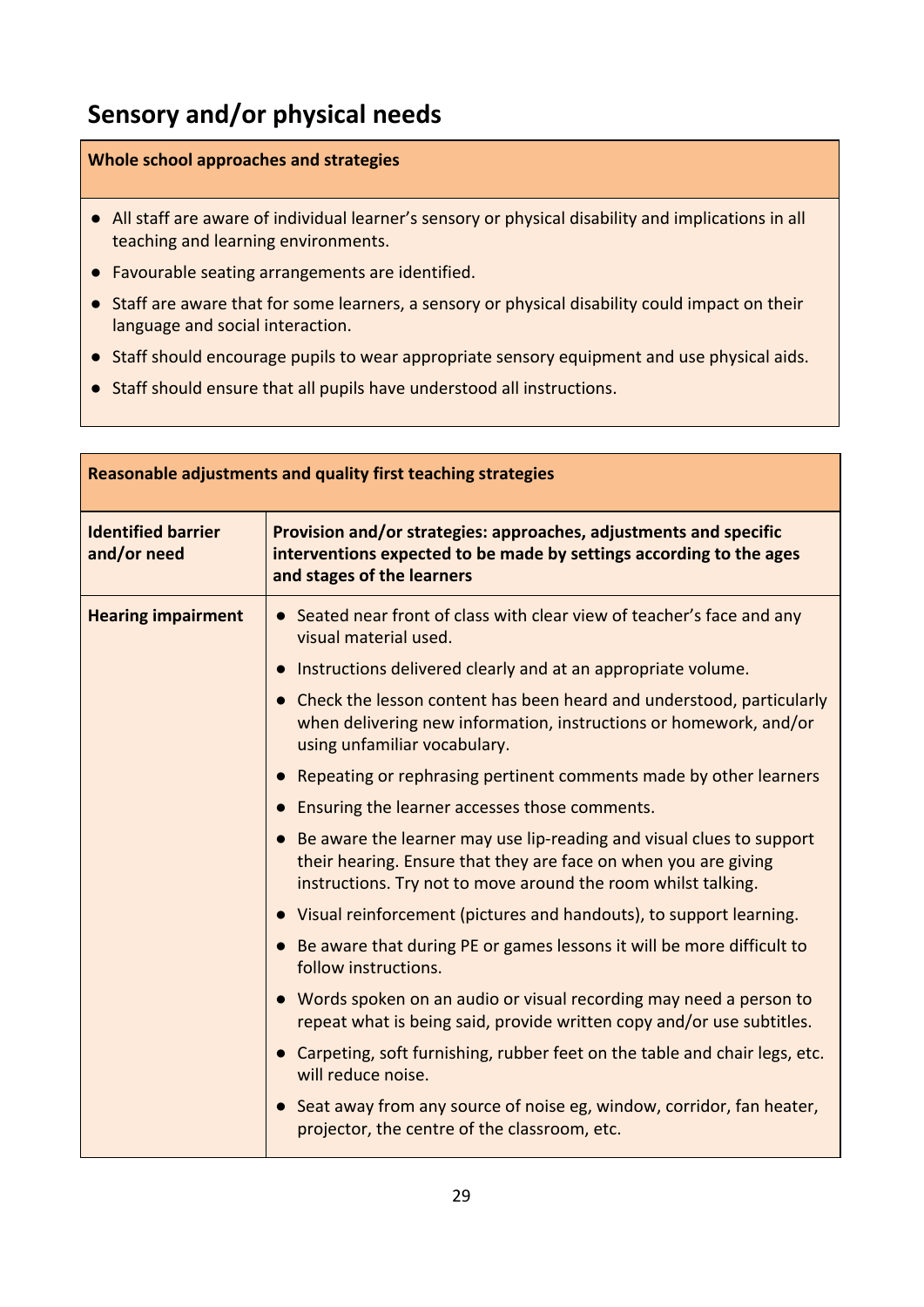|                            | Encourage good listening behaviour: sitting still, looking and listening.<br>$\bullet$                                                          |
|----------------------------|-------------------------------------------------------------------------------------------------------------------------------------------------|
|                            | Encouraged to ask when not sure what to do.<br>$\bullet$                                                                                        |
|                            | A quiet working environment, particularly for specific listening work.                                                                          |
|                            | All staff who work with a learner with hearing impairment should be<br>made aware how best to support in school.                                |
|                            | Staff working directly with a learner with hearing impairment to have<br>$\bullet$<br>appropriate training such as British Sign Language (BSL). |
|                            | Visual timetable and use of visual cues such as sand timers to support<br>$\bullet$<br>sharing.                                                 |
|                            | Staff to work together with other professionals to share strategies and<br>advice to support the child learner.                                 |
| <b>Visual impairment</b>   | Staff to work together with other professionals to share strategies and<br>$\bullet$<br>advice to support the learner.                          |
|                            | Use of a Brailler and Braille training (via Sensory Impairment Service).                                                                        |
|                            | Use of ICT eg, iPad connected to whiteboard (via Join Me).<br>$\bullet$                                                                         |
|                            | Talking books and literature and books in Braille.                                                                                              |
|                            | Reading apps.                                                                                                                                   |
|                            | 3D printer.<br>$\bullet$                                                                                                                        |
|                            | Mobility and cane training.<br>$\bullet$                                                                                                        |
|                            | Talking equipment for life skills and curriculum activities.                                                                                    |
| <b>Physical disability</b> | Staff to work together with other professionals to share strategies and<br>$\bullet$<br>advice to support the learner.                          |
|                            | Moving and manual handling training.                                                                                                            |
|                            | Support equipment.                                                                                                                              |
|                            | Accessibility planning.                                                                                                                         |
|                            | Hoisting.                                                                                                                                       |
|                            | Accessible transport.                                                                                                                           |
|                            | Work chairs.                                                                                                                                    |
|                            | Standing frame.                                                                                                                                 |
|                            | Walkers.                                                                                                                                        |
|                            | iPad and grips.<br>$\bullet$                                                                                                                    |
|                            | Staff with care training and appropriate hygiene suites.                                                                                        |
|                            | Switch operated life skills and curriculum equipment.                                                                                           |
|                            | Adapted equipment to access specific aspects eg, cutlery, crockery,                                                                             |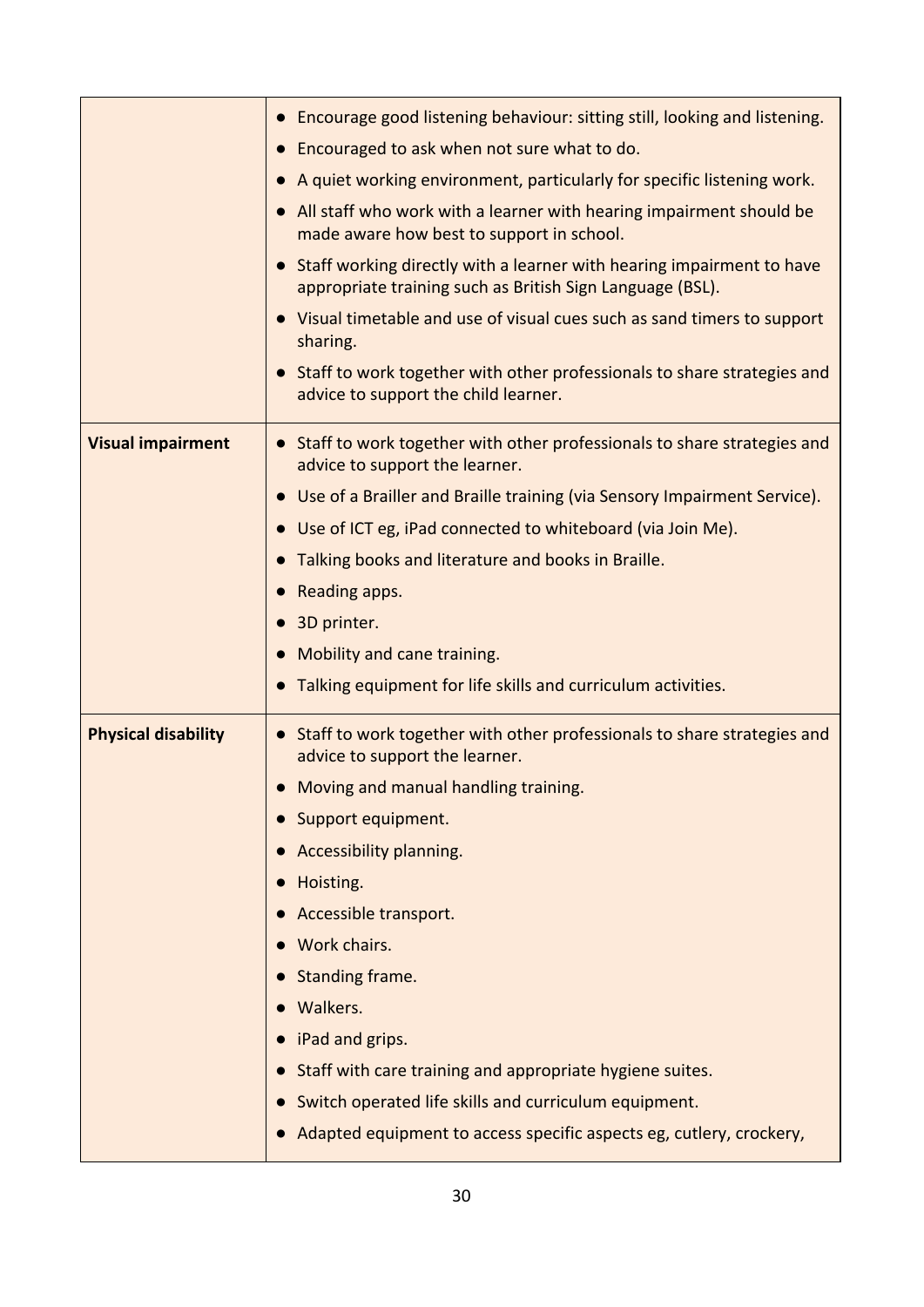|  | <b>I</b> · Scissors. |
|--|----------------------|
|--|----------------------|

| <b>Severe and complex</b><br>medical needs<br>including a<br>life-threatening<br>diagnosis<br>or condition                   | • Reasonable adjustments in line with the Equality Act 2010.<br>Support equipment such as lockable medicine cabinets, first aid bags,<br>$\bullet$<br>sharps box, fridges.<br>Rotated medication or care training.<br>Liaising with specialist colleagues for up-to-date training.<br>$\bullet$<br>Clear bereavement training and policies.<br>$\bullet$<br>Regular home school contact when or if learner is not in school to<br>$\bullet$<br>maintain 'sense of belonging' with peers and school community.                                                                                                                                                                                                                                                                                              |
|------------------------------------------------------------------------------------------------------------------------------|------------------------------------------------------------------------------------------------------------------------------------------------------------------------------------------------------------------------------------------------------------------------------------------------------------------------------------------------------------------------------------------------------------------------------------------------------------------------------------------------------------------------------------------------------------------------------------------------------------------------------------------------------------------------------------------------------------------------------------------------------------------------------------------------------------|
| <b>Physical sensitivity</b><br>including hyper and<br>hypo responses and<br>possible sensory<br>processing<br>disorder (SPD) | Differentiated curriculum and use of time limited small group<br>$\bullet$<br>programme of activities.<br>Staff to work together with other professionals to share strategies and<br>$\bullet$<br>advice to support the learner's sensory diet.<br>• Sensory reduction planning and reasonable adjustments made to<br>learning environment.<br>Regular adult support to complete tasks and supervise transitions or<br>$\bullet$<br>regular movement breaks.<br>Prompting to independently access sensory strategies.<br>$\bullet$<br>Staff training through CPD.<br>$\bullet$<br>Individual work stations.<br>$\bullet$<br>• Build resilience using timers.<br>Relevant equipment such as footrest, angle board, pencil grip,<br>$\bullet$<br>move'n'sit cushion, etc.<br>Risk assessment as appropriate. |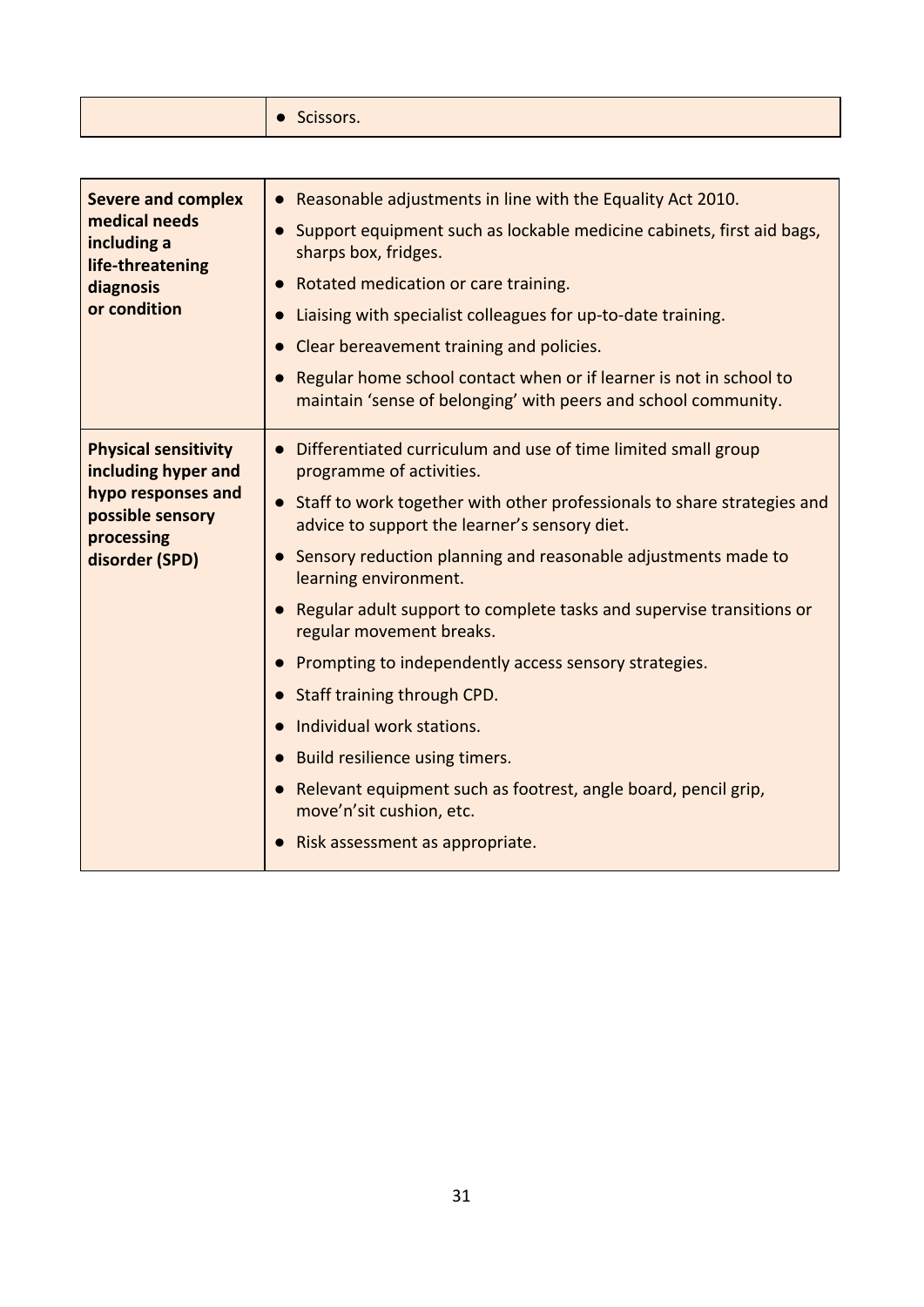# <span id="page-34-0"></span>**4. Resources, advice and consultation available**

| <b>Autism Berkshire</b>                                                                                                     | www.autismberkshire.org.uk                                                                                                                                                    |
|-----------------------------------------------------------------------------------------------------------------------------|-------------------------------------------------------------------------------------------------------------------------------------------------------------------------------|
| The Autism Group (TAG)                                                                                                      | www.theautismgroup.org.uk                                                                                                                                                     |
| <b>Children and Young People Disability</b><br><b>Service (CYPDS)</b>                                                       | https://rbwm.afcinfo.org.uk/pages/local-offer/who<br>-is-who-in-sen/children-and-young-people-disabilit<br>y-service-cypds                                                    |
| <b>Children and Young People Integrated</b><br>Therapies (CYPIT) support and advice<br>toolkits                             | https://cypf.berkshirehealthcare.nhs.uk/support-a<br>nd-advice/                                                                                                               |
| <b>Children and Young People Integrated</b><br>Therapies (CYPIT) OT/Physiotherapy and<br><b>Speech and Language service</b> | https://cypf.berkshirehealthcare.nhs.uk/our-servic<br>es/children-and-voung-peoples-integrated-therapi<br>es-cypit/                                                           |
| <b>Children and Adolescent Mental Health</b><br><b>Service (CAMHS) Single Point of Access</b><br>(SPA)                      | https://cypf.berkshirehealthcare.nhs.uk/our-servic<br>es/children-and-adolescent-mental-health-services<br>-camhs/                                                            |
| <b>Early Help Assessment or relevant</b><br>charities and services                                                          | https://5f2fe3253cd1dfa0d089-bf8b2cdb6a1dc299<br>9fecbc372702016c.ssl.cf3.rackcdn.com/uploads/ck<br>editor/attachments/4768/Early Help Booklet 201<br>9 May.pdf               |
| <b>Education Psychology Team</b>                                                                                            | https://rbwm.afcinfo.org.uk/pages/local-offer/info<br>rmation-and-advice/education/educational-psycho<br><u>logy-service</u>                                                  |
| <b>Education Welfare Officers</b>                                                                                           | https://rbwm.afcinfo.org.uk/pages/local-offer/info<br>rmation-and-advice/education/education-welfare-s<br>ervice-ews                                                          |
| <b>Information, Advice and Support Service</b><br>(IAS)                                                                     | https://rbwm.afcinfo.org.uk/pages/local-offer/info<br>rmation-and-advice/assessment-and-education-he<br>alth-and-care-planning/information-advice-and-sup<br>port-service-ias |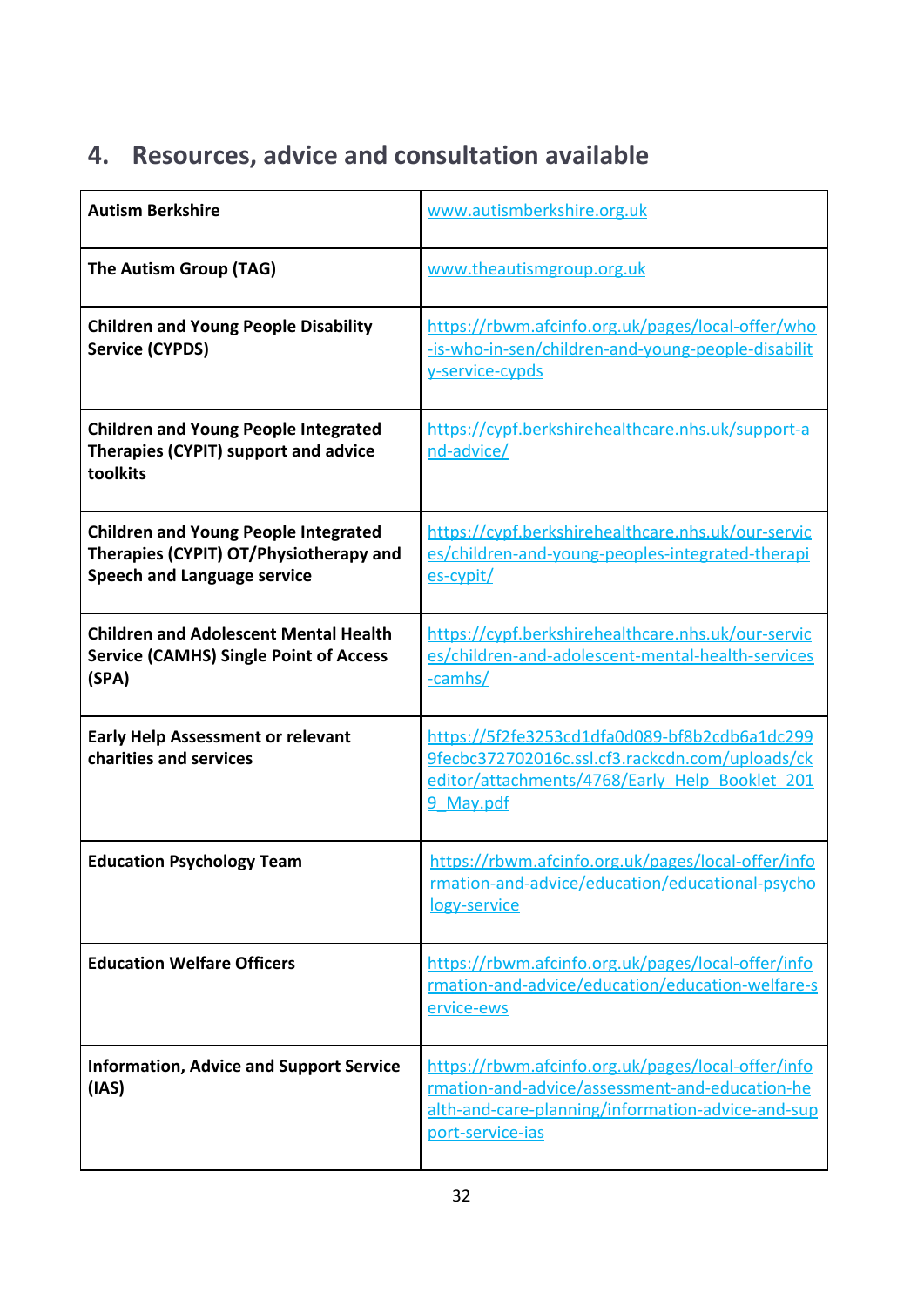| <b>Consultation with the MASH (Multi</b><br><b>Agency Safeguarding Hub)</b> | www3.rbwm.gov.uk/forms/form/405/en/multi_ag<br>ency safeguarding-hub-mash-referral                                                                                                               |
|-----------------------------------------------------------------------------|--------------------------------------------------------------------------------------------------------------------------------------------------------------------------------------------------|
| <b>Parents and Carers in Partnership (PACiP)</b>                            | www.pacip.org/                                                                                                                                                                                   |
| <b>Parenting Special Children</b>                                           | www.parentingspecialchildren.co.uk/                                                                                                                                                              |
| <b>School Nursing Service</b>                                               | www3.rbwm.gov.uk/publichealth/info/18/school<br>nursing service/64/school nursing team                                                                                                           |
| <b>Sensory Consortium</b>                                                   | https://berkshirescs.btck.co.uk/AdviceForTeachers                                                                                                                                                |
| <b>Specialist teachers in School Support</b><br>team                        | https://rbwm.afcinfo.org.uk/pages/local-offer/info<br>rmation-and-advice/education/school-support-serv<br>ice                                                                                    |
| <b>SHINE</b>                                                                | www.theshineteam.com/                                                                                                                                                                            |
| <b>Social Emotional Mental Health Project</b><br>Co-ordinator               | alasdair.whitelaw@achievingforchildren.org.uk                                                                                                                                                    |
| <b>The Virtual School</b>                                                   | https://rbwm.afcinfo.org.uk/pages/local-offer/info<br>rmation-and-advice/education/education-of-childr<br>en-and-young-people-in-specific-circumstances/loo<br>ked-after-children-virtual-school |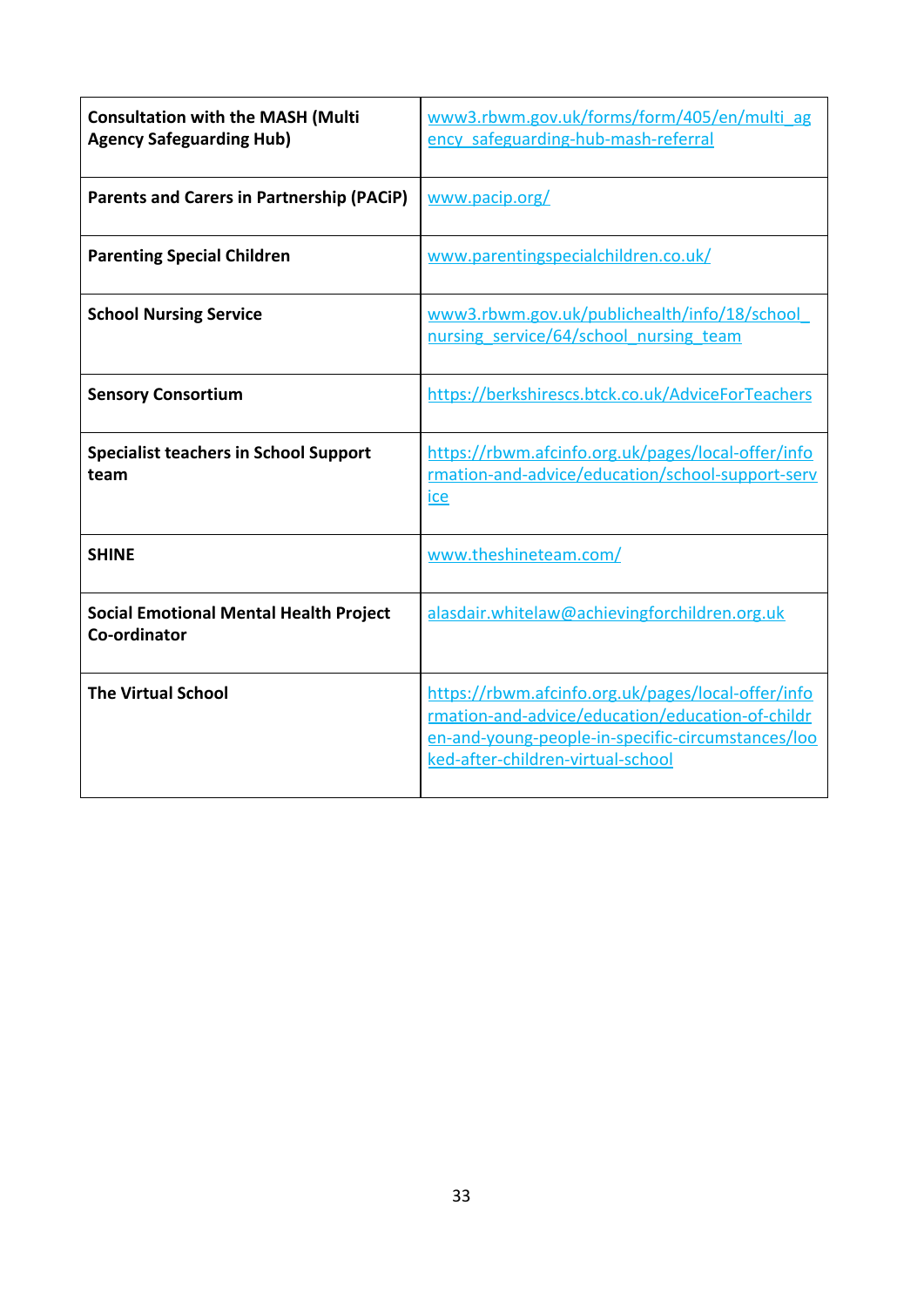# <span id="page-36-0"></span>**5. Glossary**

| <b>Education Terminology</b>                                                               | <b>Definition or explanation</b>                                                                                                                                                                                                                                                                                                                                                                                                                                                                                       |
|--------------------------------------------------------------------------------------------|------------------------------------------------------------------------------------------------------------------------------------------------------------------------------------------------------------------------------------------------------------------------------------------------------------------------------------------------------------------------------------------------------------------------------------------------------------------------------------------------------------------------|
| <b>Adapted resources</b>                                                                   | These are general modifications or additional resources to<br>accommodate all pupils in learning.                                                                                                                                                                                                                                                                                                                                                                                                                      |
| <b>Attention Deficit Disorder</b><br>(ADD)                                                 | AAD: is a term used for people who have excessive difficulties<br>with concentration without the presence of other ADHD<br>symptoms such as excessive impulsiveness or hyperactivity.                                                                                                                                                                                                                                                                                                                                  |
| <b>Attention Deficit Hyperactivity</b><br>Disorder(ADHD)                                   | ADHD is a neurodevelopmental condition that affects how<br>someone sees the world, processes information and relates to<br>others.                                                                                                                                                                                                                                                                                                                                                                                     |
| <b>Autistic Spectrum Disorder or</b><br><b>Autistic Spectrum Condition</b><br>(ASD or ASC) | Autism is a lifelong developmental disability that affects how<br>people perceive the world and interact with others. Autistic<br>people see, hear and feel the world differently to other<br>people. Autism is a spectrum condition. All autistic people<br>share certain difficulties but being autistic will affect them in<br>different ways.                                                                                                                                                                      |
| <b>Barriers to learning</b>                                                                | Are anything that stands in the way of a child or young person<br>being able to learn effectively.                                                                                                                                                                                                                                                                                                                                                                                                                     |
| <b>Child and Adolescent Mental</b><br><b>Health Services (CAMHS)</b>                       | CAMHS is used as a term for all services that work with<br>children and young people who have difficulties with their<br>emotional or behavioural wellbeing,                                                                                                                                                                                                                                                                                                                                                           |
| <b>Communication and</b><br>interaction (SEND Area of<br>Need)                             | The children or young people have difficulty in communicating<br>with others due to a speech, language and communication<br>need (SLCN), developmental language disorder (DLD) or ASD.<br>This may be because they have difficulty saying what they<br>want to do, understanding what is being said to them, or<br>they do not understand or use social rules of communication<br>and cannot always interact as needed.                                                                                                |
| <b>Cognition and learning</b><br>(SEND Area of Need)                                       | When children and young people learn at a slower pace than<br>their peers, even with appropriate differentiation. Learning<br>difficulties cover a wide range of needs, including moderate<br>learning difficulties (MLD), specific learning difficulties (SpLD),<br>severe learning difficulties (SLD), where children are likely to<br>need support in all areas of the curriculum and associated<br>difficulties with mobility and communication, through to<br>profound and multiple learning difficulties (PMLD). |
| <b>Distraction techniques</b>                                                              | Any activity to re-direct attention, energy, and emotions -<br>used well can defuse or deflect issues.                                                                                                                                                                                                                                                                                                                                                                                                                 |
| <b>Delegated funding</b>                                                                   | Funding that comes into the school from the local authority<br>(based on a formula).                                                                                                                                                                                                                                                                                                                                                                                                                                   |
| <b>Differentiation</b>                                                                     | Tailoring instruction, content, processes, resources or the<br>environment to suit the learners.                                                                                                                                                                                                                                                                                                                                                                                                                       |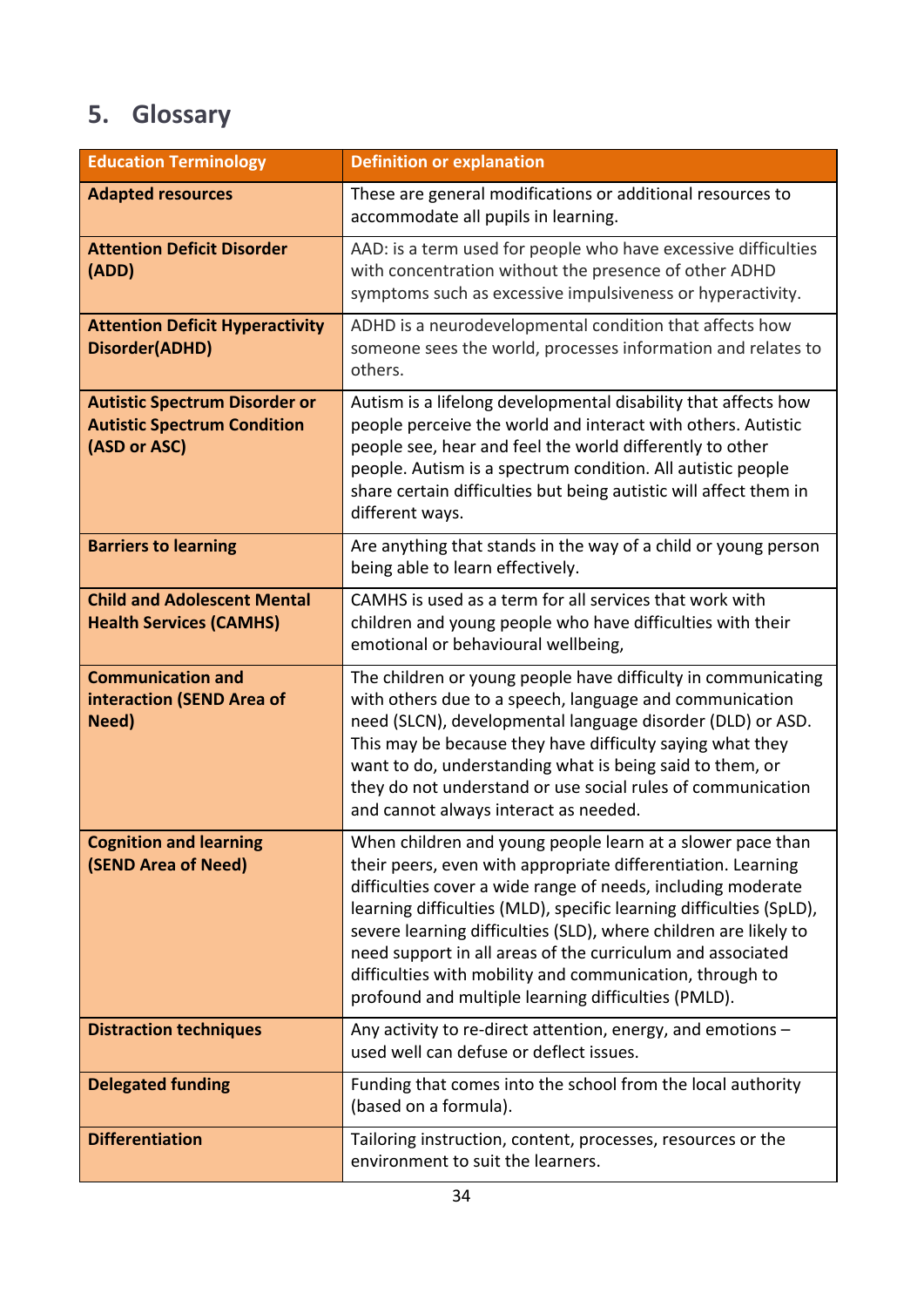| <b>Education health and care plan</b><br>(EHC Plan)           | An EHC plan is a legal document that describes a child or<br>young person's special educational, health and social care<br>needs. It explains the extra help that will be given to meet<br>those needs and how that help will support the child or young<br>person to achieve what they want to in their life.                                                                                                               |
|---------------------------------------------------------------|------------------------------------------------------------------------------------------------------------------------------------------------------------------------------------------------------------------------------------------------------------------------------------------------------------------------------------------------------------------------------------------------------------------------------|
| <b>Emotional literacy support</b><br>assistant (ELSA)         | ELSAs have been trained by educational psychologists to plan<br>and deliver programmes of support to pupils who are<br>experiencing temporary or longer term additional emotional<br>needs.                                                                                                                                                                                                                                  |
| <b>Educational psychologists (EPs)</b>                        | Educational psychologists work within local authorities in<br>partnership with families and other professionals. To help<br>children and young people achieve their potential. They use<br>their training in psychology and knowledge of child<br>development to assess difficulties pupils may be having with<br>their learning. They provide advice and training on how<br>schools might help pupils to learn and develop. |
| <b>Equality Act 2010</b>                                      | The act provides a legal framework to protect the rights of<br>individuals, including those with SEND, and advance equality<br>of opportunity for all.                                                                                                                                                                                                                                                                       |
| <b>Equality scheme and</b><br>accessibility plan              | Sets out the proposals to increase access for disabled learners<br>(or other SEN) as required by the DDA.                                                                                                                                                                                                                                                                                                                    |
| <b>Exam concessions</b>                                       | Some learners with SEND are entitled to special arrangements<br>to support them during their exams. This may include extra<br>time, having a reader, scribe or being able to have extra rest<br>breaks.                                                                                                                                                                                                                      |
| <b>First attempt in learning (FAIL)</b>                       |                                                                                                                                                                                                                                                                                                                                                                                                                              |
| <b>Graduated approach</b>                                     | The four stages of support for learners with SEND: Assess Plan<br>Do and Review.                                                                                                                                                                                                                                                                                                                                             |
| <b>Hearing impairment (HI)</b>                                | A partial or total loss of hearing.                                                                                                                                                                                                                                                                                                                                                                                          |
| <b>Higher Level Teaching Assistant</b><br>(HLTA)              | An HLTA is a teaching assistant with additional responsibilities<br>to support children and young people with SEND. They have<br>additional training and qualifications.                                                                                                                                                                                                                                                     |
| <b>Holistic progress</b>                                      | The development of every learner's intellectual, emotional,<br>social, physical, artistic, creative and spiritual potential<br>through a collective responsibility.                                                                                                                                                                                                                                                          |
| <b>Information Advice and</b><br><b>Support Service (IAS)</b> | Provides free, confidential and impartial support for children<br>and young people with SEND and their parents or carers.<br>Advice, information and guidance in relation to education,<br>health and social care where there is, or may be, a special<br>educational need.                                                                                                                                                  |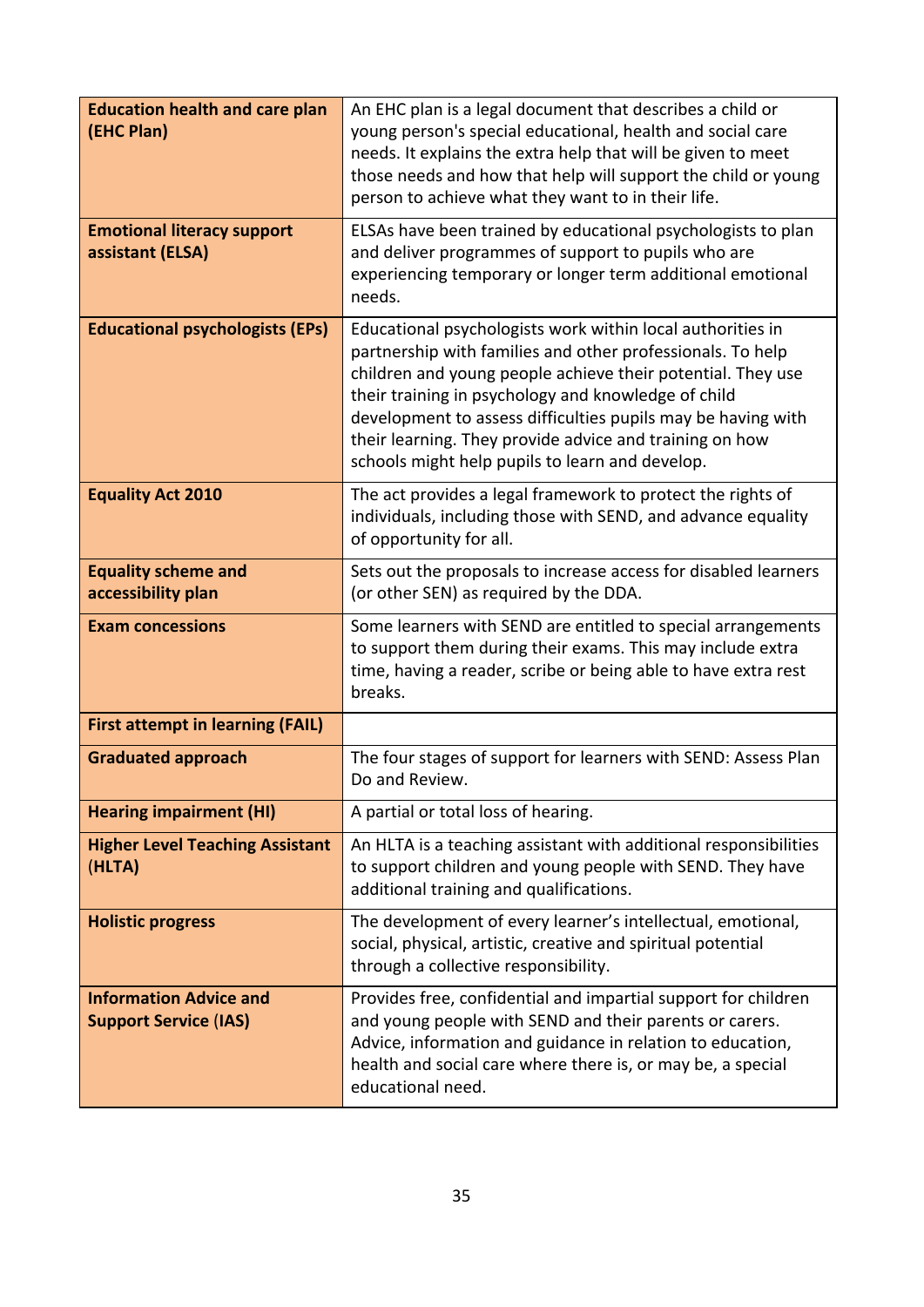| <b>Inclusion</b>                                             | The model where learners with SEN spend most time with<br>their class teacher and peers, not withdrawn. Any withdrawal<br>will be short-term and targeted.                                                                                                                                       |
|--------------------------------------------------------------|--------------------------------------------------------------------------------------------------------------------------------------------------------------------------------------------------------------------------------------------------------------------------------------------------|
| Individual education plan (IEP)                              | This is used to help plan, teach, monitor and evaluate a<br>learner's progress who has a SEND.                                                                                                                                                                                                   |
| <b>Interventions</b>                                         | An approach, programme or set of steps to help a learner<br>improve in skills and/or knowledge.                                                                                                                                                                                                  |
| <b>Local Offer</b>                                           | The SEND Local Offer was introduced in 2014 and gives<br>children, young people and their families information about<br>what support services are available in their local area. This is a<br>statutory requirement for a local authority.                                                       |
| <b>Multi-sensory impairment</b><br>(MSI)                     | Impairment with both sight and hearing.                                                                                                                                                                                                                                                          |
| <b>Oppositional Defiance Disorder</b><br>(ODD)               | A disorder that is defined by a pattern of defiant behaviours<br>directed at adults or other authoritative figures.                                                                                                                                                                              |
| <b>Occupational Therapist (OT)</b>                           | Provides practical support to children and young people                                                                                                                                                                                                                                          |
| <b>Pathological defiance</b><br>avoidance (PDA)              | A profile that describes those whose main characteristic is to<br>avoid every day demands and expectations to an extreme<br>extent. This is a diagnostic term and fits within the autism<br>spectrum.                                                                                            |
| <b>Profound and multiple learning</b><br>difficulties (PMLD) | When someone has multiple disabilities, which may be<br>physical and sensory impairments and may require high levels<br>of support both for learning and personal care.                                                                                                                          |
| <b>Quality first teaching (QFT)</b>                          | A style of teaching that emphasises high quality, inclusive<br>teaching for all learners in a class - it includes differentiated<br>learning, strategies or resources.                                                                                                                           |
| <b>Reasonable adjustments</b>                                | The reasonable adjustments duty under the Equality Act refers<br>to the positive steps that need to be taken to ensure that any<br>learners with SEND can fully participate in learning or any<br>activity taking place in school.                                                               |
| <b>Regulating (self-regulating)</b>                          | The ability to adapt your responses and emotions according to<br>different situations. To be able to calm or resettle themselves<br>with minimal intervention.                                                                                                                                   |
| <b>Resilience</b>                                            | The capacity to recover quickly from difficulties eg, our<br>toughness.                                                                                                                                                                                                                          |
| <b>Restorative approaches and</b><br>restorative justice     | How to improve and repair relationships - working with<br>students to fix problems, impose fair punishments, foster<br>understanding and adjust learners behaviour. It is a process<br>based on a belief that the path to justice lies in problem<br>solving and healing rather than punishment. |